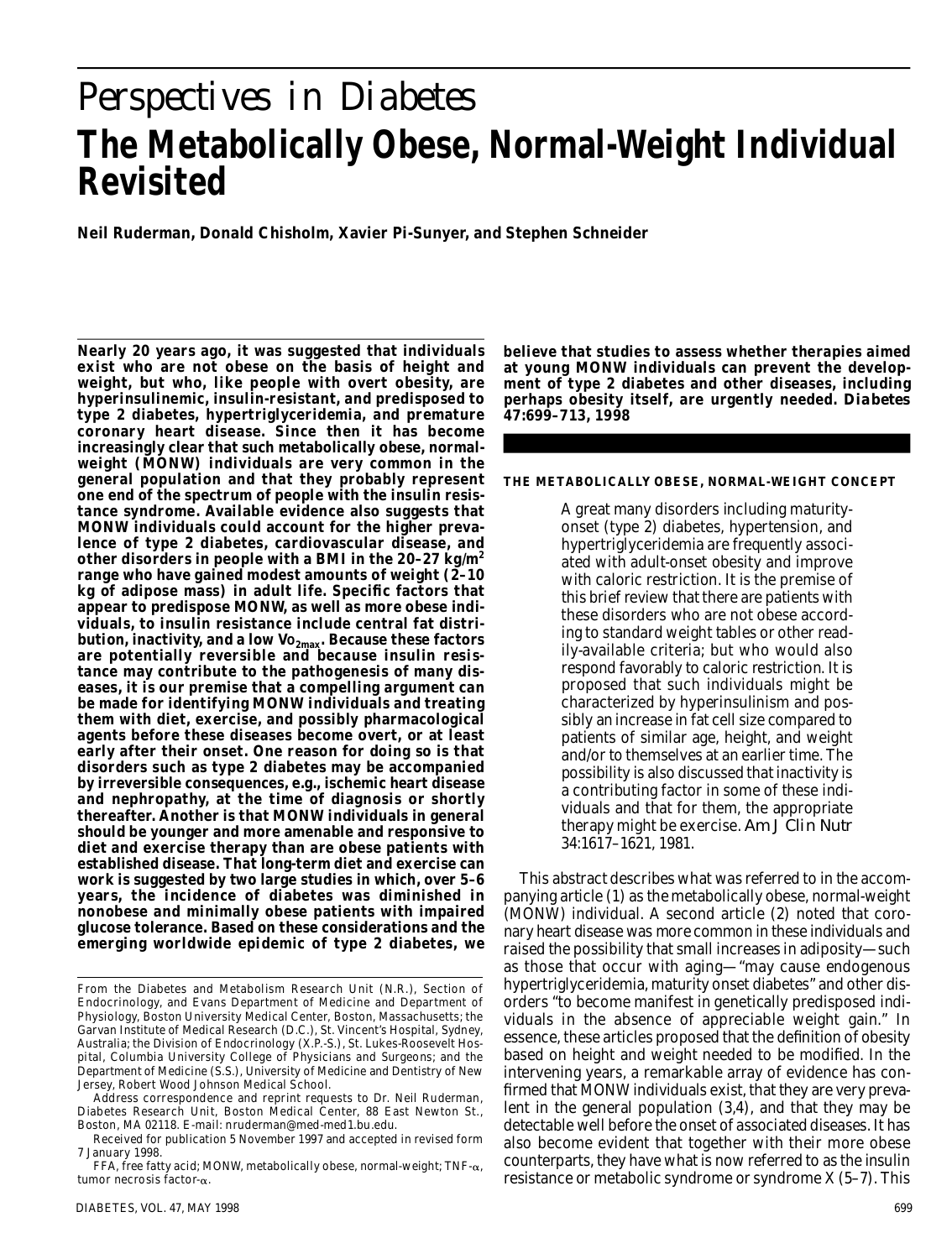review will reexamine the concept of the MONW individual in light of this information. Its relationship to central obesity and to weight gain in adult life will be stressed, as will some of the factors that could be responsible for insulin resistance in these individuals. In addition, potential approaches for identifying and treating MONW individuals with the intent of diminishing their likelihood of developing diabetes and other disorders will be discussed.

**Definitions of insulin resistance and obesity.** As originally stated by Berson and Yalow (quoted in 7a), "Insulin resistance may be defined as a state (of a cell, tissue, system or body) in which greater than normal amounts of insulin are required to elicit a quantitatively normal response." In intact humans, it has generally been defined on the basis of high levels of plasma insulin, either fasting or during a glucose tolerance test, or by a decreased rate of glucose disappearance during a hyperinsulinemic-euglycemic clamp (see below for more complete discussion). The notion of the MONW individual was based on the finding of high circulating insulin levels in people with coronary heart disease, type 2 diabetes, and other disorders associated with obesity, who were <115% of ideal body weight (equivalent to a BMI of <28 kg/m<sup>2</sup> [8]). Many of the subjects identified had a BMI in the 23–25 range or even lower (1,2). In part because of such observations, a lowering of the BMI cut points for identifying patients in need of caloric restriction has sometimes been recommended (9,10). On the other hand, recent studies, such as the National Health and Nutrition Education Survey (NHANES III [phase 1]) (11), continue to define overweight as a BMI >27.3 in women and >27.8 in men. Likewise, a BMI of 27 has been suggested on the package inserts of recently popular anorexigenic agents as the lower limit for recommending treatment. In light of this, we will use a BMI of 27 as the anthropometric dividing line between normal-weight and overweight people in this review. As will be evident from subsequent sections, however, MONW individuals often have BMIs far below this level. **Additional patient groups with insulin resistance in the absence of obesity.** At the time the concept of the MONW individual was first proposed, it included people with hypertriglyceridemia (12,13), type 2 diabetes (14,15), post–myocardial infarction (16,17), and the offspring of patients with hypertriglyceridemia (18). It was also predicted that some patients with essential hypertension and gallstones and physically inactive individuals would fit this classification (1,2). Since then, the list of associated disorders has grown. Notable additions include certain forms of essential hypertension (19–21), gout (22), polycystic ovary disease (23–25), prior gestational diabetes (26), increased plasminogen activator inhibitor (27), and possibly some types of cancer (28,29) (Table 1).

In addition to the groups noted in the preceding paragraph, hyperinsulinemia and insulin resistance have been found in nonobese offspring and other first-degree relatives of patients with essential hypertension and type 2 diabetes. Thus, it antedates these disorders as well as hypertriglyceridemia (18). Data from a recent study (30), in which 148 young offspring of hypertensive and normotensive parents were compared, are shown in Table 2. The subjects averaged 24 years of age and they were lean; indeed, the mean BMI of each group was <22.5 and no individual had a BMI >25. Despite this, offspring with one hypertensive parent had significantly higher plasma insulin and serum triglyceride

#### TABLE 1

Conditions in which hyperinsulinemia and insulin resistance have been observed in nonobese individuals

| Condition                                 | Reference     |
|-------------------------------------------|---------------|
| Type 2 diabetes and impaired              |               |
| glucose tolerance                         | 5, 20         |
| Hypertension                              | $5, 19 - 21$  |
| Hypertriglyceridemia/low                  |               |
| <b>HDL</b> cholesterol                    | 12, 135, 157  |
| Family history of type 2 diabetes,        |               |
| impaired glucose tolerance, hypertension, |               |
| or hypertriglyceridema                    | 18, 30, 34–36 |
| Premature coronary heart disease          | 16, 17        |
| Gout                                      | 22            |
| Polycystic ovaries                        | $23 - 25$     |
| History of gestational diabetes           | 26            |
| Low birth weight                          | 85, 86        |
| Inactivity                                | 107           |
| Central obesity                           | 56, 59        |
| People in general population at increased |               |
| risk for heart attack in the absence of   |               |
| other identified risk factors             | 154-157       |

levels and a higher systolic blood pressure, and they were insulin resistant. Thus, they had many components of the insulin resistance syndrome (5–7,31–33), but they were not obese, based on their weight and height. Hyperinsulinemia, insulin resistance, and elevated plasma triglyceride levels have also been reported in nonobese, normoglycemic offspring and/or first-degree relatives of patients with type 2 diabetes and hypertriglyceridemia (34–37). As will be discussed later, the offspring and other relatives in some of these studies tended to have higher BMIs (34,36,37) or a greater fat mass (35) than did the control subjects to whom they were compared (Table 3).

**Hyperinsulinemia and insulin resistance in nonobese individuals in the general population and their association with cardiovascular risk factors.** Type 2 diabetes, essential hypertension, and hypertriglyceridemia are common disorders. Thus, the finding of hyperinsulinemia and insulin resistance, both in nonobese patients with these abnormalities and in their relatives, strongly suggests that MONW individuals are very prevalent in the general population. Direct support for this notion was initially provided by two significant studies. In one of them, Hollenbeck and Reaven (3) compared glucose disposal during a euglycemichyperinsulinemic clamp and glucose and insulin responses during an oral glucose challenge in 100 nonobese volunteers with normal glucose tolerance. They found that the individuals in the lowest quartile for glucose disappearance during the clamp had the highest insulin response during the glucose tolerance test. This study, which was one of the cornerstones that led to the proposal of syndrome X (5), clearly established that insulin resistance and hyperinsulinemia occur together in a relatively nonobese, normoglycemic population and that they do so very frequently. Subsequently, Zavaroni et al. (4) reported finding modestly higher systolic and diastolic blood pressures and plasma triglycerides and a lower HDL cholesterol level in nonobese male Italian factory workers with hyperinsulinemia (serum insulin >2 SD above the mean of the entire group, i.e., upper decile)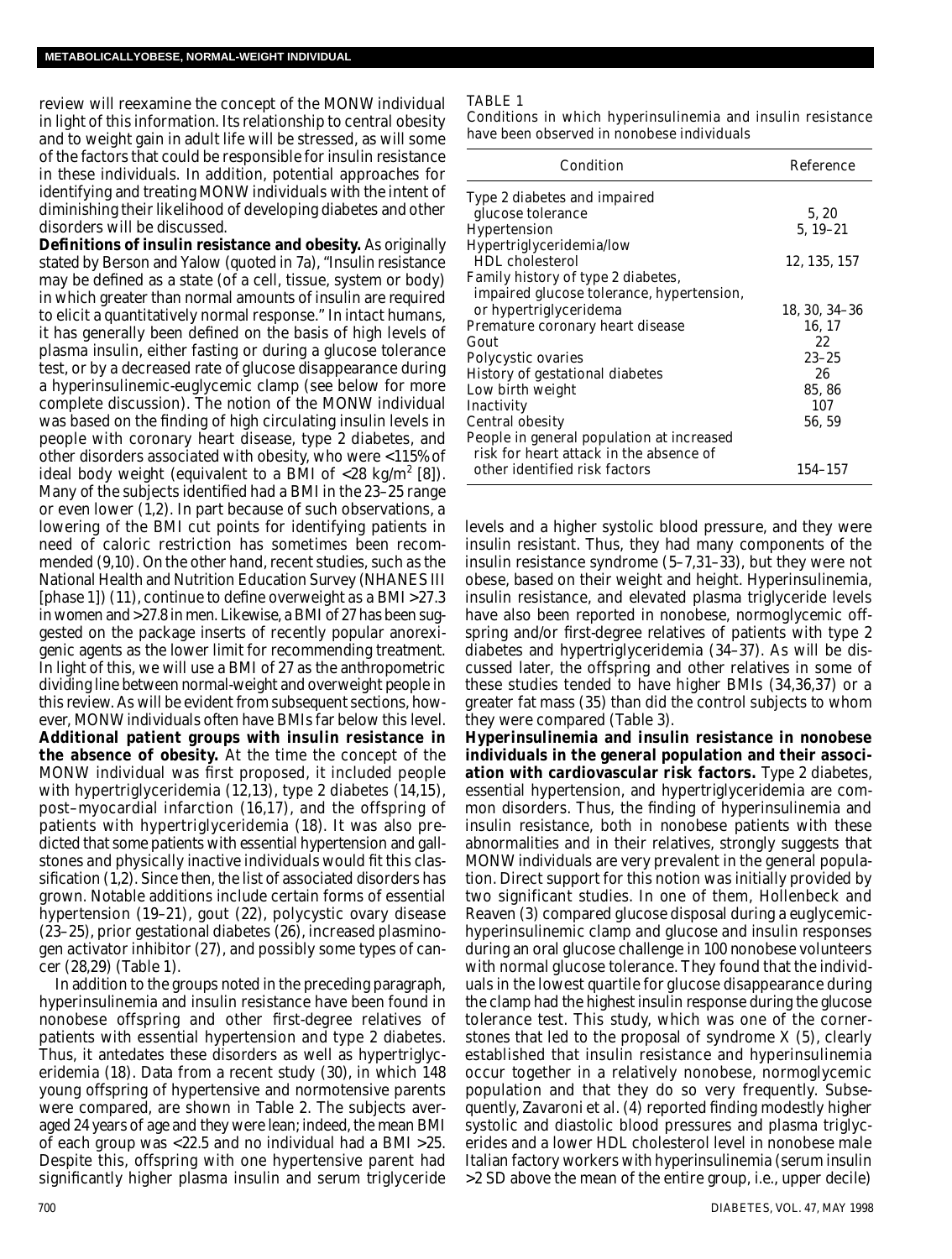## TABLE 2 Metabolic comparison of young adults with and without hypertensive parents

|                                                            | Parent       |              |
|------------------------------------------------------------|--------------|--------------|
|                                                            | Normotensive | Hypertensive |
| Age (years)                                                | 24           | 24           |
| n(M/W)                                                     | 70/8         | 64/6         |
| BMI ( $\text{kg/m}^2$ )                                    | 22.3         | 22.4         |
| Fasting plasma insulin $(\mu U/ml)$                        | 8.6          | $9.9*$       |
| Serum or plasma triglycerides (mmol/l)                     | 0.83         | $1.03*$      |
| Plasma glucose (mmol/l)                                    | 4.7          | 4.8          |
| Systolic blood pressure (mmHg)                             | 123          | $127*$       |
| Insulin sensitivity ( $10^{-4} \times min^{-1}/\mu U/ml$ ) | 13.2         | $9.4*$       |

Insulin sensitivity is based on minimal modeling of an intravenous glucose tolerance test performed on 38 individuals with normotensive parents and 41 individuals with one hypertensive parent. \**P* < 0.05 vs. subjects with normotensive parents. Adapted from Ferrari et al. (30).

than they did in normoinsulinemic men matched for age and weight (Table 4). In addition, they noted that the hyperinsulinemic individuals had significantly higher plasma glucose levels after an oral glucose challenge. Thus, this important study both confirmed the finding of Hollenbeck and Reaven (3) that hyperinsulinemia and insulin resistance are common in nonobese Caucasian males and established that multiple risk factors for coronary heart disease are more prevalent in such individuals.

**MONW individuals are probably mildly obese.** Although it remains to be proven definitively, MONW individuals are probably more obese than are individuals of similar height and weight who are not hyperinsulinemic or insulin resistant. Thus, in most, though not all, studies in which nonobese

# TABLE 3

BMIs of subjects in studies linking various conditions to insulin resistance in nonobese individuals

|                                                                                             |                     | BMI $(kg/m2)$ |                                           |
|---------------------------------------------------------------------------------------------|---------------------|---------------|-------------------------------------------|
| Condition                                                                                   | Mean age<br>(years) | Control       | Insulin resistant and/or<br>with disorder |
| Studies of patients and relatives<br>Type 2 diabetes<br>Nondiabetic offspring and relatives |                     |               |                                           |
| Ref. 34                                                                                     | 46                  | 24.2 (14)     | 25.9 (13)                                 |
| Ref. 36                                                                                     | 40                  | 24.9 (16)     | 26.2(18)                                  |
| Ref. 35                                                                                     | 25                  | 23.6 (20)     | 23.8 $(20)$ *                             |
| Hypertension<br>Overt disease                                                               |                     |               |                                           |
| Ref. 19                                                                                     | 36                  | 25.0(13)      | 26.0(11)                                  |
| Ref. 175<br>Offspring                                                                       | 50                  | 27.0(41)      | 27.0(41)                                  |
| Ref. 30                                                                                     | 24                  | 22.3 (78)     | 22.4 (70)                                 |
| Polycystic ovaries                                                                          |                     |               |                                           |
| Ref. 25                                                                                     | 28                  | 21.3(8)       | 22.3(10)                                  |
| Ref. 24                                                                                     | 29                  | 22.3(11)      | $22.9(8)$ †                               |
| Postmyocardial infarction                                                                   |                     |               |                                           |
| Ref. 16                                                                                     | 37                  | 24.3 (10)     | 24.6 (10)                                 |
| Ref. 16                                                                                     | 54                  | 23.4 (10)     | 23.6 (10)                                 |
| General population                                                                          |                     |               |                                           |
| Ref. 3                                                                                      | 46                  | 24.1 (75)     | 26.3(25)                                  |
| Ref. 4                                                                                      | 39                  | 24.7 (32)     | 24.7 (32)                                 |

Data are means for the number of individuals indicated in parentheses. Control subjects for comparison with patients and their relatives were matched for age, height, and weight. Patients and relatives as a group were insulin resistant compared with control subjects based on plasma insulin measurements (4,16,19,24–30,35,175) and/or rates of glucose disappearance during a hyperinsulinemic-euglycemic clamp (3,19,25,34–36). In the general population studies, insulin-resistant subjects had plasma insulin levels during a glucose tolerance test that were in the upper 10% (3) or 25% (4) for the whole population (see text for details). \*From measurements of fat-free mass, it could be calculated that adipose mass of control subjects was 16.3 kg and of insulin-resistant relatives, 18.8 kg. †Intra-abdominal fat mass, measured by CAT scan, was significantly greater in the women with polycystic ovaries.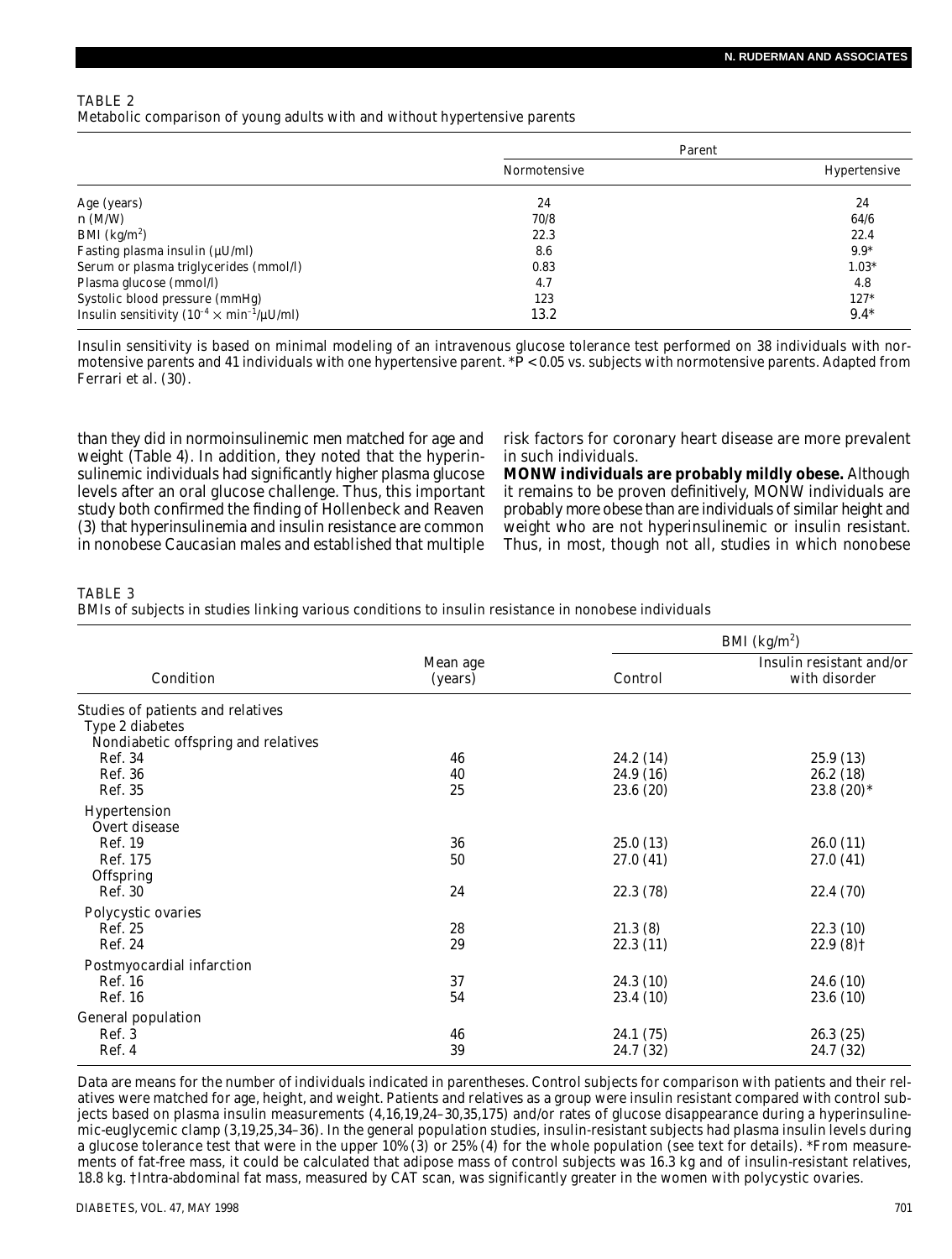#### TABLE 4

Characteristics of Italian factory workers with hyperinsulinemia and normal glucose tolerance

|                                       | Normal insulin | Hyperinsulinemia |
|---------------------------------------|----------------|------------------|
| Age (years)                           | 39             | 39               |
| $\overline{BMI}$ (kg/m <sup>2</sup> ) | 24.7           | 24.7             |
| Insulin (µU/ml)                       |                |                  |
| Fasting                               | 7              | $14*$            |
| Postglucose (1 h)                     | 35             | $94*$            |
| Glucose (mg/dl)                       |                |                  |
| Fasting                               | 86             | 86               |
| Postglucose                           | 94             | $110*$           |
| Triglycerides (mmol/l)                | 1.2            | $1.7*$           |
| Cholesterol (mmol/l)                  | 4.8            | 5.1              |
| HDL cholesterol (mmol/l)              | 1.4            | $1.2*$           |
| Blood pressure (mmHg)                 |                |                  |
| Systolic                              | 119            | $126*$           |
| <b>Diastolic</b>                      | 78             | $85*$            |
|                                       |                |                  |

From 272 men who were studied, a hyperinsulinemic group was defined by having plasma insulin levels 2 SD greater than that of the group as a whole. An equal number of individuals (*n* = 32) of similar height and weight and with plasma insulin levels within 1 SD of the population mean was used as the normal insulin group. \**P* < 0.05 vs. normal insulin group. Adapted from Zavaroni et al. (4).

individuals with metabolic obesity were identified, they had a slightly higher BMI or a greater calculated fat mass than did the control subjects with whom they were compared (Table 3). Also, in the one study listed in Table 3 (24) in which it was determined, intra-abdominal fat mass was found to be greater in nonobese insulin-resistant women with polycystic ovaries than in control women. As discussed later (see CENTRALOBESITY), increases in abdominal fat correlate closely with both hyperinsulinemia and insulin resistance in the general population and with the propensity of both obese and nonobese individuals to develop type 2 diabetes and coronary heart disease.

**Modest increases in adiposity in adult life and a higher BMI in the subobese range are associated with increased morbidity and mortality.** Small increases in adiposity of ~4 kg appear to occur in nonobese men as they proceed from young adulthood to middle age, even in the absence of weight gain (38). Likewise, whatever increase in body weight occurs during this time period is almost always due to an increase in adiposity (38). A relationship between such increases in fat mass in adult life and the development of hypertriglyceridemia (39) and hypertension (40) was proposed more than 25 years ago. Particularly relevant for the MONW concept was a large epidemiological study reported by Abraham et al. in 1971 (40). In it, they noted that individuals who were in less than the 95th percentile for weight as children (9–13 years of age) and who gained sufficient weight to be in the 95–104th percentile as adults (48 years of age) had a 50% greater prevalence of hypertension than did individuals in the 95–104th percentile as children whose relative weight remained the same. More recently, a strong correlation between modest weight gain in adult life (5–20 kg) and the prevalence of type 2 diabetes (41–43) and, to a lesser extent, coronary heart disease (44), gallstones (45), and some forms of cancer (breast and uterus in women; colon in men and to some extent women [28,29,46]) has been observed in both the nurses health study (Fig. 1) and in a cohort of male health professionals. A similar relationship has been found for hypertension (9). The initial weights of the individuals in these studies were not given; nevertheless, it is clear that if they were 5–10% or more below the mean population weight when young, increases in weight in adult life that would have placed them at risk (e.g., 5–10 kg) would not have made them obese based on body weight or BMI criteria. The contribution of even smaller increases in body weight (2.3–4.5 kg) during adult life (after 25 years of age) to the development



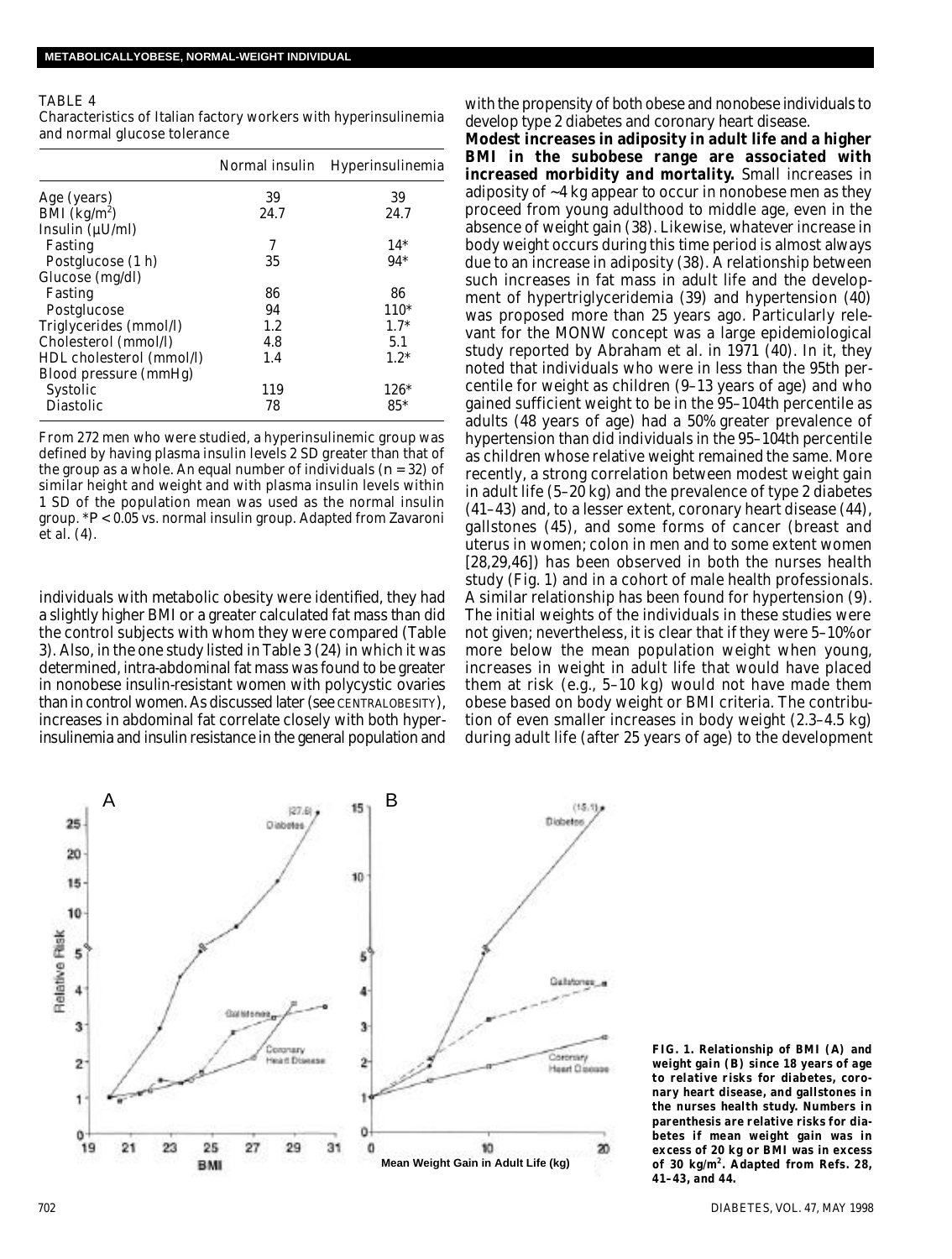

of an abnormal cardiovascular risk profile has recently been noted in the Framingham project (9).

The relationship between BMI and mortality and morbidity from a variety of diseases was also examined in the nurses health and U.S. male health professional studies. In addition to confirming that morbidity and mortality from coronary heart disease (28,44,47), gallstones (45), diabetes (28,41,43), and some forms of cancer (28,29,46) are increased in men and women who are markedly obese, these studies demonstrated an increased mortality and morbidity from these disorders in individuals with increasing BMIs in the subobese (20–27 kg/m<sup>2</sup>) range. As shown in Fig. 1, when smokers are excluded from the analysis, significant increases in risk were evident for all of these disorders in the nurses health study, with the greatest impact of increasing BMI seen on diabetes. Similar findings were observed for men in the male health professional study (42,48) and in a mixed population in the Framingham project (9). Based on the Framingham data, Kannel et al. (9) have suggested that "it may be best to define optimal weight for avoidance of coronary heart disease as that weight that optimizes the cardiovascular risk profile. By this criterion, a healthy body weight would correspond to a BMI of 22.6 in men and 21.1 in women." A final question is whether men and women in the 20–27 BMI range who are at increased risk have experienced a greater increase in adiposity in adult life and are more hyperinsulinemic and insulin resistant than are individuals with a similar BMI who are not at risk. As judged by the very similar relation between BMI and weight gain in adult life and disease morbidity (Fig. 1), these are likely possibilities.

**MONW and grossly obese individuals with insulin resistance: a continuum.** The data presented in Fig. 1 indicate an increasing prevalence of diseases associated with insulin resistance as BMIs increase from 20 to 27 kg/m<sup>2</sup>, with still further increases at higher BMIs. In general, increases in insulin resistance tend to parallel these increases in BMI, although they correlate more closely with increases in adiposity (49). Thus, it is reasonable to consider the relationship between insulin resistance, adiposity, and disease morbidity as a continuum, with MONW individuals at the lower end.

#### **PUTATIVE FACTORS CONTRIBUTING TO METABOLIC OBESITY IN NORMAL-WEIGHT INDIVIDUALS**

Over the past 20 years, it has become apparent that a number of interrelated factors are often associated with and may

BMI <25 kg/m2

 $BMl \geq 25$  kg/m2

**FIG. 2. Relationship between central abdominal fat (measured by dual X-ray absorptiometry), expressed as percent of abdominal tissue, and insulin sensitivity as determined by glucose infusion rate (GIR) during a euglycemic-hyperinsulinemic clamp in subjects with a BMI greater or less than 25. The data show that even normal-weight subjects may have >40% fat in the abdominal area and that this correlates closely with decreased insulin sensitivity. Data from Carey et al. (56).**

contribute to the pathogenesis of hyperinsulinemia and insulin resistance in both normal-weight and obese individuals. They include central obesity, low birth weight, inactivity, and family history. Apart from their pathophysiological role, the presence of these factors may also be of value in identifying MONW individuals. For this reason, they will be discussed in some detail.

**Central obesity.** From the foregoing discussion, it appears highly likely that most MONW individuals have some increase in adipose tissue mass compared with normoinsulinemic individuals of similar height and weight, possibly due to weight gain in adult life. How such increases in adipose mass, which are often modest, relate to the metabolic derangements of the insulin resistance syndrome is incompletely understood. One possibility is that they do so because of an increase in adipocyte size (i.e., lipid content/fat cell) (1,2,12), and indeed enlarged fat cells release more free fatty acids and possibly other factors (e.g., tumor necrosis factor  $[TNF]$ - $\alpha$ ) that could contribute to insulin resistance (49a). Another, and more studied, possibility is that the link between small increases in adiposity and insulin resistance is due to the presence of central obesity.

*Central obesity and insulin resistance.* The relationship between obesity and type 2 diabetes, hypertension, and other disorders associated with insulin resistance has been known for decades (5,32,33,50). Although first suggested more than 40 years ago (51), only since the early 1980s has it been generally recognized that these disorders are even more closely associated with a central (i.e., visceral and subcutaneous abdominal) distribution of adiposity (also referred to as upper-body, truncal, or android [vs. gynoid] distribution of fat) than with general increases in fat mass (52–54). Initially, indirect measures of central obesity showed weak or moderate correlations with insulin resistance and features of the insulin resistance syndrome; however, with the advent of dual X-ray absorptiometry, computerized tomography, and magnetic resonance imaging, which provide more precise measures of central fat, it has become evident that these correlations are very impressive (55–57) (Fig. 2). It has also become clear that central obesity, like hyperinsulinemia and insulin resistance, not only accompanies, but antedates such disorders as type 2 diabetes (58,59), hypertension (60), and coronary heart disease (61). That it may be a very early event is suggested by the finding of the Bogalusa heart study (62,63) that increases in central fat, as reflected by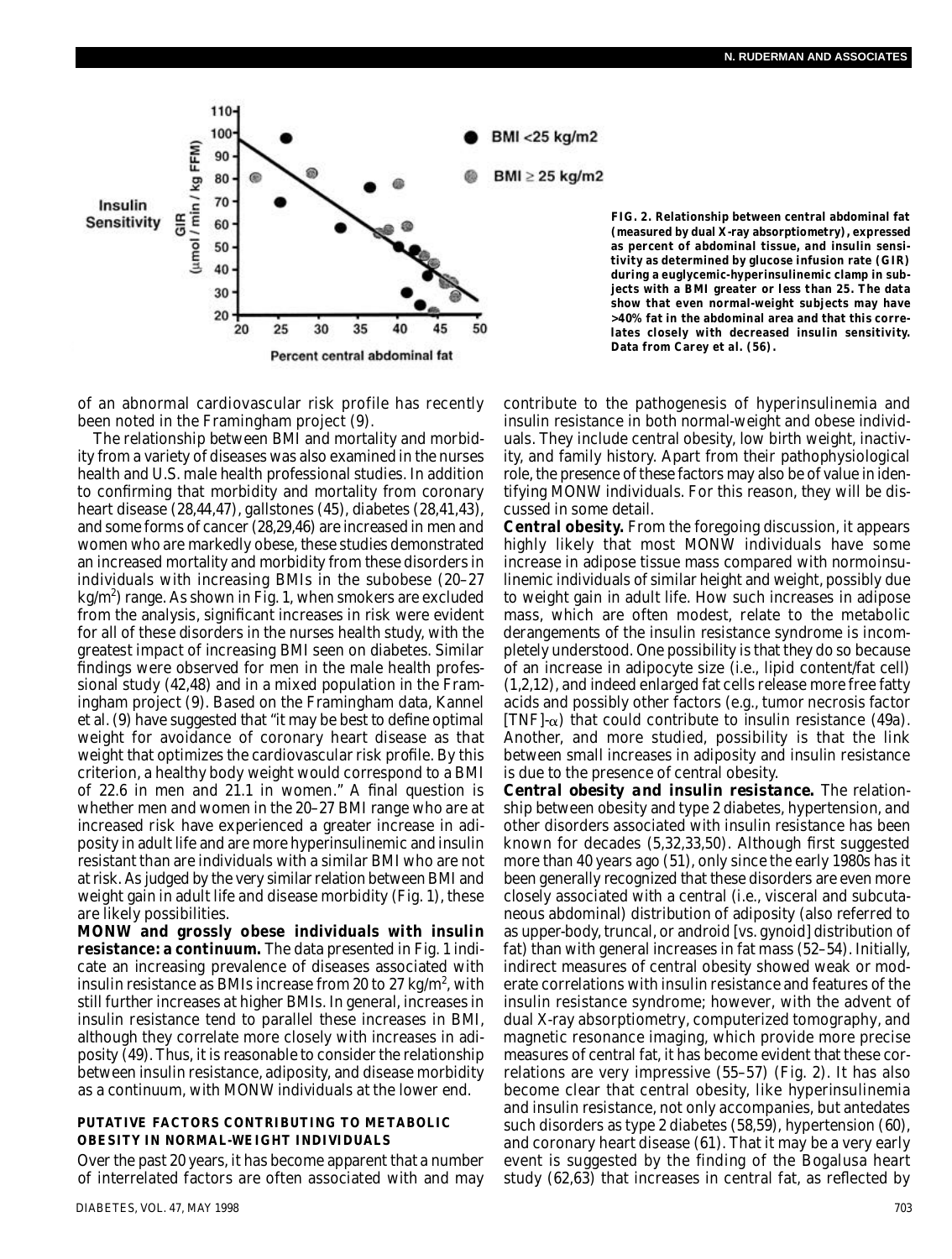#### TABLE 5 Possible factors relating inactivity to insulin resistance

| Factors                             | Reference              |
|-------------------------------------|------------------------|
| Low Vo <sub>2max</sub>              | 102, 104-106, 109-116  |
| Decreased muscle capillarity        | 109, 110, 120          |
| Increased type 2b fibers            | 109, 110, 120          |
| Central obesity                     | 62, 115, 119, 135, 136 |
| (associated with the above factors) |                        |
| Decrease in GLUT4 glucose           |                        |
| transporters in muscle              | 124                    |
| Acute decrease in insulin action    |                        |
| in muscle due to inactivity itself  | 107, 108, 130          |

increases in subscapular, suprailiac, and subcostal skinfold thickness, correlate closely with increases in plasma insulin, blood pressure, and triglycerides in school-aged (6–18 years of age) children.

The correlation between BMI and central obesity can vary considerably from one individual to another. Thus, people with a relatively low BMI, such as MONW individuals, can have gross increases in abdominal fat (Fig. 2) (55,59), and others with a high BMI may have very little intra-abdominal (visceral) fat (64). A striking example of how insulin resistance correlates with the amount of visceral fat in these circumstances are the sumo wrestlers of Japan. As demonstrated by Matsuzawa (65), sumo wrestlers, though generally quite obese, have small amounts of visceral fat (but a very large abdominal subcutaneous fat layer) and are quite insulin sensitive. In contrast, retired sumo wrestlers have large amounts of visceral fat, and they are insulin resistant and have a very high prevalence of type 2 diabetes and cardiovascular disease. Different levels of physical activity in the active and retired groups could have contributed to these findings (see below); however, similar correlations have been described in other studies in which exercise was probably not a confounding factor (64).

Why central obesity correlates so closely with insulin resistance is still unclear. The most widely held view is that central obesity is the initial event and that it leads to insulin resistance by causing free fatty acid (FFA) levels to increase in the portal and peripheral circulations. In support of this notion, a number of studies have shown that increases in plasma FFA levels enhance hepatic gluconeogenesis; diminish the extraction of insulin by the liver, leading to hyperinsulinemia (52,53); and inhibit insulin-stimulated glucose utilization and glycogen synthesis in skeletal muscle of humans (51,53,54,67–69). In addition, FFAs have been demonstrated to increase insulin secretion by the pancreatic  $\beta$ -cell under some conditions (67,70) and to stimulate the synthesis of triglyceride-rich VLDLs by the liver (70a). Visceral fat, from which FFAs are released into the portal circulation, has been shown to be both less sensitive to insulin and more sensitive to the lipolytic effect of catecholamines than is subcutaneous peripheral fat (52–54, 66). Also in patients with central obesity and its associated metabolic complications, the  $\beta$ -3 adrenergic sensitivity of visceral fat is increased (66). In keeping with these observations, fatty acid turnover is significantly greater in grossly obese individuals with a more central than general distribution of adiposity (71). Whether FFA turnover is increased in the normal-weight individuals that we have characterized as metabolically TABLE 6

Proposed scoring method for identifying an MONW individual

|                                                       | Points                                |
|-------------------------------------------------------|---------------------------------------|
| Presence of associated diseases or                    |                                       |
| biochemical abnormalities                             |                                       |
| Hyperglycemia                                         |                                       |
| Type 2 diabetes                                       | 4                                     |
| Impaired glucose tolerance (IGT)                      | 4                                     |
| <b>Gestational diabetes</b>                           | 3                                     |
| Impaired fasting glucose (110-125 mg/dl)              | $\overline{2}$                        |
| Hypertriglyceridemia (fasting)                        |                                       |
| Triglycerides >150 mg/dl/HDL cholesterol <35          | 3                                     |
| Triglycerides >150 mg/dl                              | $\begin{array}{c} 2 \\ 1 \end{array}$ |
| Triglycerides >100-150 mg/dl                          |                                       |
| <b>Essential hypertension</b>                         |                                       |
| Blood pressure >140/90 mmHg                           | 2                                     |
| Blood pressure 125-140/85-90 mmHg                     | 1                                     |
| Polycystic ovaries                                    | 4                                     |
| Premature coronary heart disease (under age 60 years) | 3                                     |
| Uric acid $($ >8 mg/dl $)$                            | $\overline{2}$                        |
| Family history (first-degree relatives)               |                                       |
| Type 2 diabetes or impaired glucose tolerance         | 3                                     |
| Essential hypertension (under age 60 years)           | $\frac{2}{3}$                         |
| Hypertriglyceridemia                                  |                                       |
| Premature coronary heart disease (under age 60 years) | $\overline{2}$                        |
| Presence of predisposing factors                      |                                       |
| Low birth weight $(< 2.5 kg)$                         | $\overline{\mathbf{c}}$               |
| Inactivity (<90 min aerobic exercise/week)            | $\overline{2}$                        |
| Evidence of mild obesity or                           |                                       |
| central adiposity (maximum 4 points)                  |                                       |
| Weight gain: >4, 8, or 12 kg after age 18 years (W),  |                                       |
| 21 years (M)                                          | $1 - 3$                               |
| BMI: 23-25, 25-27 kg/m <sup>2</sup>                   | 1, 2                                  |
| Waist (inches)                                        |                                       |
| $28 - 30, >30$ (W)                                    | 1, 2                                  |
| $34-36, >36$ (M)                                      | 1, 2                                  |
| Ethnic group at high risk                             | $1 - 3$                               |

MONW individual equals a score of 7 points or greater. Scheme applies to men and women aged 20–55 years with a BMI <27 kg/m<sup>2</sup>. The table is constructed primarily on the basis of data from publications listed in Table 1 and presented in Fig. 1. A similar scheme with minor modifications could be applied to individuals with a BMI >27 kg/m<sup>2</sup>. In the latter, additional points would be given for greater increases in the obesity-related parameters. W, women; M, men. Ethnic group at high risk includes (in order of ascending risk) black women, Japanese-Americans, Latinos, Melanesians, Polynesians (including New Zealand Maoris), Indians, Australian aborigines, Micronesians (including Naruans), and some American Indian tribes. The risk is especially high in those who have adopted a Western lifestyle.

obese is unclear. Plasma FFA levels, which generally parallel their turnover, were not reported by either Hollenbeck and Reaven (3) or Zavaroni et al. (4); and in two small studies in which nonobese, but insulin-resistant, first-degree relatives of patients with type 2 diabetes were evaluated, they were not increased (35,72). On the other hand, in a recent study, somewhat higher plasma FFA levels (582 vs. 470 µmol/l) were observed in 49 lean (BMI 24  $\pm$  3 kg/m<sup>2</sup>) offspring of patients with type 2 diabetes than in age- and weightmatched control subjects (72a). Clearly, additional measurements of plasma FFAs and their turnover in MONW individuals are required.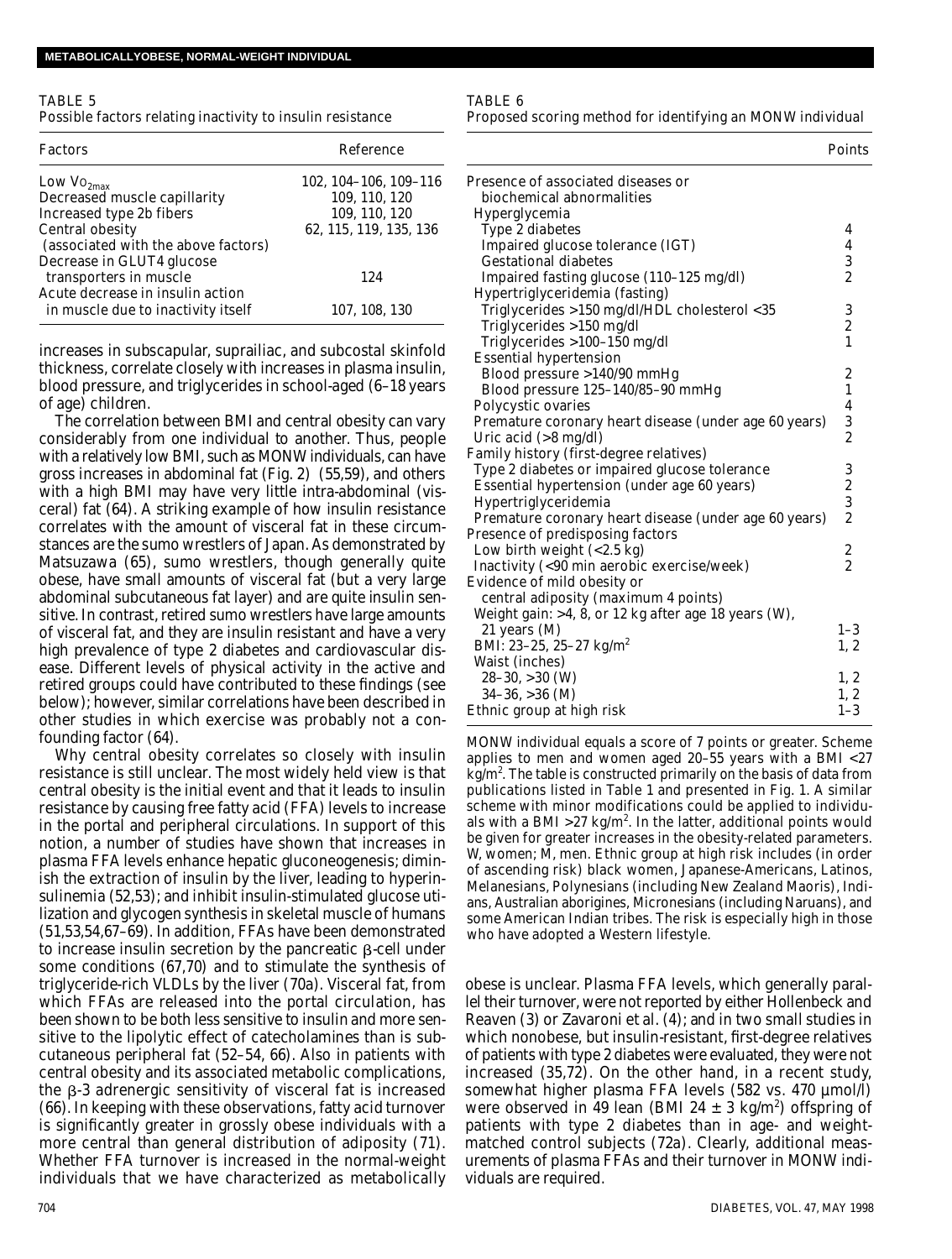*Could central obesity be the result of insulin resis tance or a concurrent event rather than its cause?* MONW individuals could provide a useful patient group in which to assess whether increased visceral (abdominal) fat is the cause or the result of insulin resistance or a concurrent event. As implied in the preceding section, it is generally held that an increase in central adiposity precedes insulin resistance and plays a role in its pathogenesis. Definitive proof for this is still lacking, however. A contrary view has been proposed by Boyko et al. (73), who found that a high fasting plasma insulin level and insulin resistance precede visceral fat accumulation in Japanese-American men and suggested that visceral adiposity is a secondary event. Likewise, hyperinsulinemia has been shown to be a predictor of obesity in certain populations (74–76). Why hyperinsulinemia should lead to a specific deposition of fat in the viscera is not known; however, Bujalska et al. (77) have recently reported that stromal cells of visceral fat are enriched in  $11 - \beta$ -dehydrogenase (type 1), an enzyme that enhances the conversion of cortisone to cortisol. They also demonstrated that insulin and cortisol induce the activity of this enzyme. Thus, it is possible that by inducing 11- -dehydrogenase in fat and secondarily increasing local levels of cortisol, insulin could cause a pseudo–Cushing's syndrome (77) in which visceral fat deposition is enhanced.

Yet another possibility is that central obesity and insulin resistance are concurrent events due to the presence of a common factor that induces both of them. One such factor could be the aforementioned increase in  $11 - \beta$ -dehydrogenase, if its induction in other tissues, such as muscle and pancreatic  $\beta$ -cell, resulted in hyperinsulinemia and insulin resistance. Another could be inactivity, which by itself appears to cause hyperinsulinemia and central fat accumulation (see below), and still another a primary disturbance in the hypothalamic-pituitary adrenal axis (53,54). Other factors implicated in the pathophysiology of insulin resistance and obesity, such as  $TNF-\alpha$  (78) and leptin (79–81a) have not been specifically related to central adiposity, although their role remains controversial.

*Weight gain in adult life, abdominal fat deposition, and insulin resistance.* Our premise is that small, adult-onset weight gains of the magnitude that increase disease risk (5–10 kg [Fig. 1] or even less [9]) will be associated with increases in both abdominal fat and insulin resistance. We are not aware of longitudinal studies that directly address this notion; however, the demonstration that the weight gain of aging is associated with an increase in abdominal adiposity, even in subjects with a normal BMI (82,83), is consistent with this view, as is the increased prevalence of risk factors for coronary heart disease in such individuals (84). Also consistent with this notion is the strong association of the insulin resistance syndrome with thinness at birth (ponderal index) in individuals who are normal weight or slightly overweight in middle age (85,86). An increased truncal fat or waist-to-hip ratio has been reported in this group by some investigators (85,87); however, precise data on relative changes in total body and visceral fat mass are not yet available.

*What is a normal abdominal adipose tissue mass?* Insulin resistance clearly occurs in people whose total abdominal or visceral fat mass is increased relative to that of the general population. Whether it also occurs in individuals in whom the size of these fat masses is normal for the population but greater than at an earlier time in their life is not known. Longitudinal studies in people at risk for the insulin resistance syndrome based on family history or birth weight (see below) should almost certainly answer this question. Whatever they reveal, it is highly likely that ethnic differences will have to be taken into account. For instance, African-American women have different intra-abdominal fat volumes than do Caucasian women matched for waist-to-hip ratio (57,88), and Polynesians have been reported to have a lower fat mass, adjusted for weight, height, and age, than do Caucasians (89). Australian aborigines are a population with a high prevalence of type 2 diabetes and a tendency to display insulin resistance (76,90). Evidence has been presented that well-nourished aborigines in their native habitat are very lean, with a BMI generally well under 20 kg/m<sup>2</sup>, and that they demonstrate significant insulin resistance at a BMI in the mid-normal range for Caucasian groups (76). Presumably, this insulin resistance is associated with an increased visceral fat mass; however, accurate data on total and regional fat mass in aborigines are not yet available. **Fetal nutrition and low birth weight.** Both low birth weight and low weight at 1 year of age have been linked to heart disease, hypertension, type 2 diabetes, and insulin resistance in middle-aged and elderly individuals (85,86), including many whom we would classify as MONW. Likewise, links between birth weight, blood pressure (91), and plasma glucose levels (92) have been documented in adolescents and young adults. These reports were initially based on observations in Caucasians in the U.K.; however, similar results have recently been reported from Sweden (93) and from the San Antonio Heart Study (87). In the latter, normotensive, nondiabetic individuals, primarily non-Hispanic Caucasians and Mexican-Americans, whose birth weight was in the lower tertile had significantly higher levels of fasting serum insulin and a more truncal fat deposition pattern than did individuals whose birth weight was in the highest tertile. The odds of expressing two or more manifestations of the insulin resistance syndrome, such as hypertension, type 2 diabetes, impaired glucose tolerance or dyslipidemia, increased 1.7 times for each tertile increase in birth weight.

Although an increase in weight in adult life further enhances the risk of developing the insulin resistance syndrome in lowbirth-weight individuals in middle age (86,87), a low birth weight predisposes to insulin resistance and associated disorders independently of attained BMI (86,87). Thus, many lowbirth-weight subjects have BMIs less than  $24-26$  kg/m<sup>2</sup> when middle aged and would be classified as MONW individuals. As noted earlier, some data suggest that low-birth-weight babies have central adiposity in middle age (85,87); however, definitive measurements of visceral fat are still lacking. Whether this group has abnormalities in FFA turnover or physical activity status is unknown. A delay in the activation of glycolysis/glycogenolysis in exercising skeletal muscle has been detected by nuclear magnetic resonance imaging in these individuals in adult life (86). Also, they have been shown to have high plasma cortisol levels (95), suggesting an abnormality of the hypothalamic-pituitary-adrenal axis or possibly of  $11-\beta$ dehydrogenase. Whatever the mechanism, the close relation between birth weight and the subsequent development of insulin resistance and associated disorders suggests that intrauterine nutrition could be a factor in causing susceptible individuals to eventually develop these problems. The fact that the majority of individuals with insulin resistance in midlife were not low-birth-weight infants, however, indicates that it is not the sole factor (96).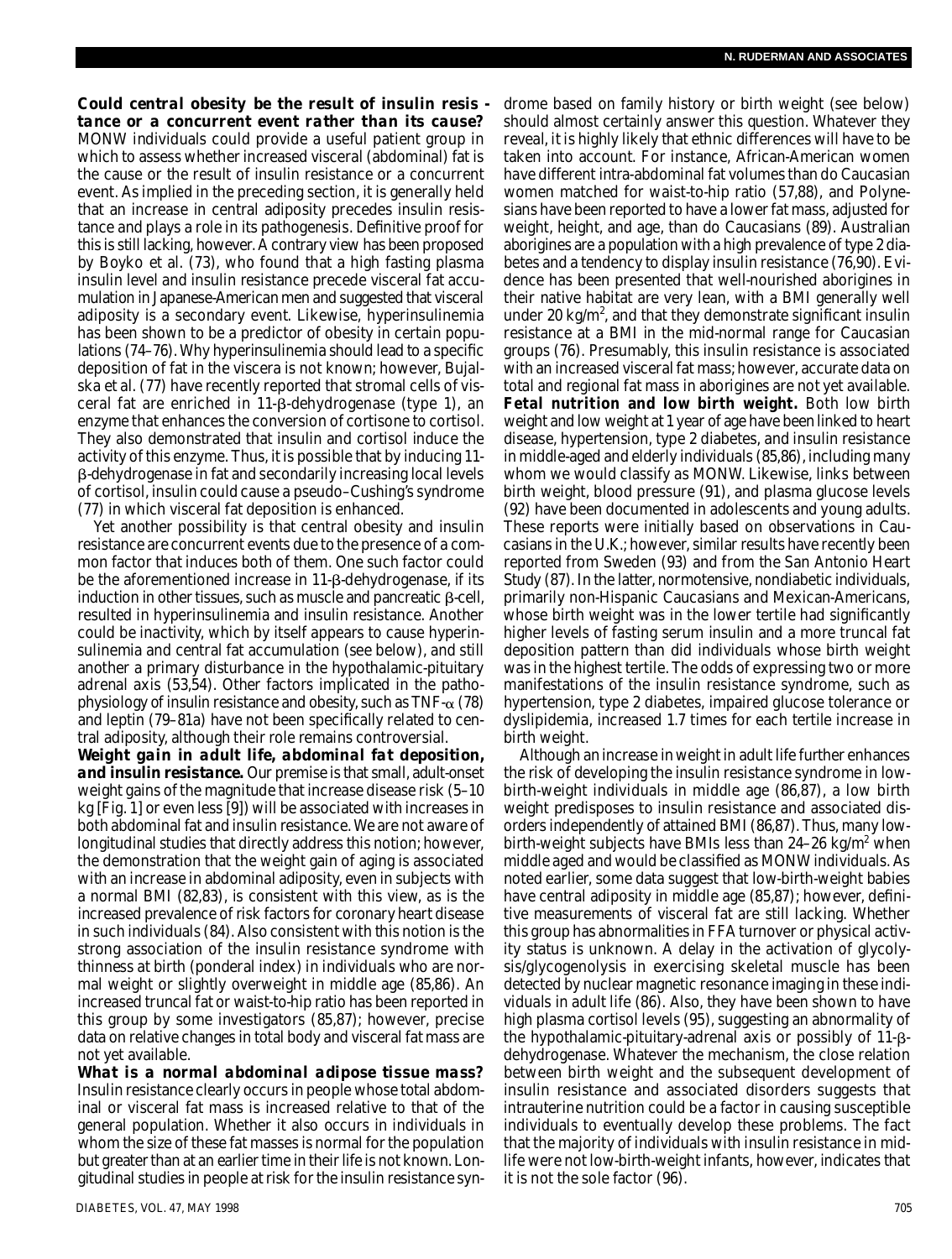#### **Inactivity**

*Links between inactivity, Vo<sub>2max</sub>, diabetes, and coronary heart disease.* Of the factors potentially operative in MONW individuals, inactivity is one of the most intriguing. In the last four decades, numerous epidemiological studies have shown a strong correlation between a sedentary lifestyle and the prevalence of type 2 diabetes, coronary artery disease, hypertension, and certain types of cancer, as well as a protective effect of physical activity against these disorders (97–103). In addition, an inverse relationship between fitness, as measured by maximal oxygen uptake (Vo $_{2\text{max}}$ ), and the risk of these diseases has been demonstrated  $(102, 104 - 106)$ .

If inactivity and a low level of fitness contribute to coronary artery disease, type 2 diabetes, and other disorders, they could do so by predisposing to insulin resistance. Some of the factors linking inactivity to insulin resistance are listed in Table 5 and will be discussed in this and subsequent sections. One of these factors is acute inactivity, which has been shown to cause both glucose intolerance and insulin resistance in a matter of days (107,108). Another is decreased fitness itself. A strong correlation between decreased fitness (low  $Vo_{2max}$ ) and impaired insulin sensitivity, as assessed by the insulin clamp, has been described in 21 first-degree relatives of patients with type 2 diabetes by Nyholm et al. (109). These nondiabetic subjects were 30–40 years of age; their  $Vo_{2max}$  was 15% lower than that of a matched control group; and they were not obese (mean BMI 24.8), suggesting that a low  $\mathrm{Vo}_{2\text{max}}$  may be an earlier indicator of insulin resistance than obesity per se. Central adiposity was not quantified, however. Similar decreases in  $Vo_{2max}$  compared with sedentary control subjects have been reported in insulin-resistant individuals with mild type 2 diabetes (110–112) and with impaired glucose tolerance (113,114), in the normoglycemic offspring of patients with type 2 diabetes (115), and in a population of middle-aged Swedish men at high risk for type 2 diabetes (106), although in these groups too the relationship between central adiposity and  $Vo_{2max}$  was not clear (see below). Still further evidence for a link between fitness (inactivity) and impaired insulin action is the observation that the cardiovascular risk factor profile that accompanies insulin resistance is often found in poorly conditioned individuals. For instance, in a group of 111 subjects with mild type 2 diabetes, Schneider et al. (112) observed that a low  $Vo_{2max}$  was associated with hypertriglyceridemia and hypertension. Likewise, a low  $Vo_{2max}$  correlated inversely with elevations in VLDL and blood pressure in nondiabetic offspring in the Framingham project (116).

*Basis for decreased Vo*<sub>2*max</sub> in insulin-resistant indi -*</sub> *viduals*. The cause of the decreased Vo<sub>2max</sub> in patients with insulin resistance is unclear. It cannot be explained by inactivity alone, because differences in aerobic fitness persist when insulin-resistant patients with type 2 diabetes and control subjects with apparently similar lifestyles are compared (112,117). A strong genetic contribution to the  $Vo_{2<sub>max</sub>}$  has been reported (118), raising the possibility that the low fitness level in patients with insulin resistance (including MONW individuals) is, in part, genetically determined. Patients with type 2 diabetes (119), their insulin-resistant relatives (109,110,120), and subjects with central obesity with and without diabetes (119) have been demonstrated to have a lower capillary density and a greater white-to-red muscle

fiber ratio than do comparable control subjects. To what extent this reflects genetic differences and to what extent it reflects differences in physical-activity status, however, remains to be determined. Another possibility relates to the fact that  $Vo_{2max}$  is usually expressed per kilogram of body weight. Thus, lower values might be an artifact resulting from a tendency of insulin-resistant patients at any given weight to have a greater percentage of body fat, especially in the intra-abdominal area. If so, a relatively low  $Vo_{2max}$  in a "normal-weight" individual could be an early marker of central obesity as well as the insulin resistance that accompanies it. Whether central obesity itself in some way contributes to inactivity and a decreased  $Vo_{2max}$  is not known.

*Therapeutic value of exercise.* Whatever the etiology of the low level of aerobic fitness in patients with insulin resistance, its presence strongly suggests a therapeutic role for physical activity. Studies initially carried out in rats (121–123) and later in humans (124–126) showed that by a variety of mechanisms, the sensitivity of skeletal muscle to insulin is increased both after an acute bout of exercise and as a result of physical training (Table 5). A considerable body of evidence also indicates that glucose tolerance and insulin sensitivity, as well as various lipid parameters, blood pressure, and fibrinolytic activity, can be improved by regular exercise in insulin-resistant individuals (97,126,127). Interestingly, the exercise need not be intense, considering that long-term walking (128) and jogging (129) programs that produce no or little change in  $Vo_{2max}$  have been shown to produce significant improvements in insulin resistance, plasma lipids, and blood pressure. In these and other longterm studies, changes in adiposity make it difficult to isolate the effects of physical activity per se. On the other hand, short-term studies (days) suggest that physical activity can improve insulin sensitivity and glucose disposal in humans, even in the absence of measurable changes in body composition (125,130). In general, improvements produced by regular exercise are greatest in individuals with central obesity and manifestations of the insulin resistance syndrome (131). A near-complete normalization of impaired glucose tolerance, hyperinsulinemia, and hypertriglyceridemia has been observed in subjects with mild type 2 diabetes after a full year of intensive physical training, albeit in association with a modest loss of fat mass (127).

A number of reports are consistent with the notion that regular physical activity, possibly by virtue of its effects on insulin resistance, can also delay or prevent the onset of type 2 diabetes. Thus, in prospective, but not randomized, studies, Helmrich et al. (98) and Manson and co-workers (45,99) have shown a reciprocal relationship between physical activity and the likelihood of developing type 2 diabetes in patient populations with a high incidence of insulin resistance. In addition, in both the Malmo (132) and DaQuing (133) studies, an unstructured exercise program alone or together with diet therapy resulted in a 50% decrease in the progression of impaired glucose tolerance to diabetes over a 6-year period. Both of these studies were randomized prospective trials, and benefits were found in subjects with a normal as well as a high BMI (see below). Finally, a protective effect of physical activity against cancer of the colon (103) and breast (134) has been reported. Whether this is related to its effects on plasma insulin levels or some other factor related to insulin resistance is not known.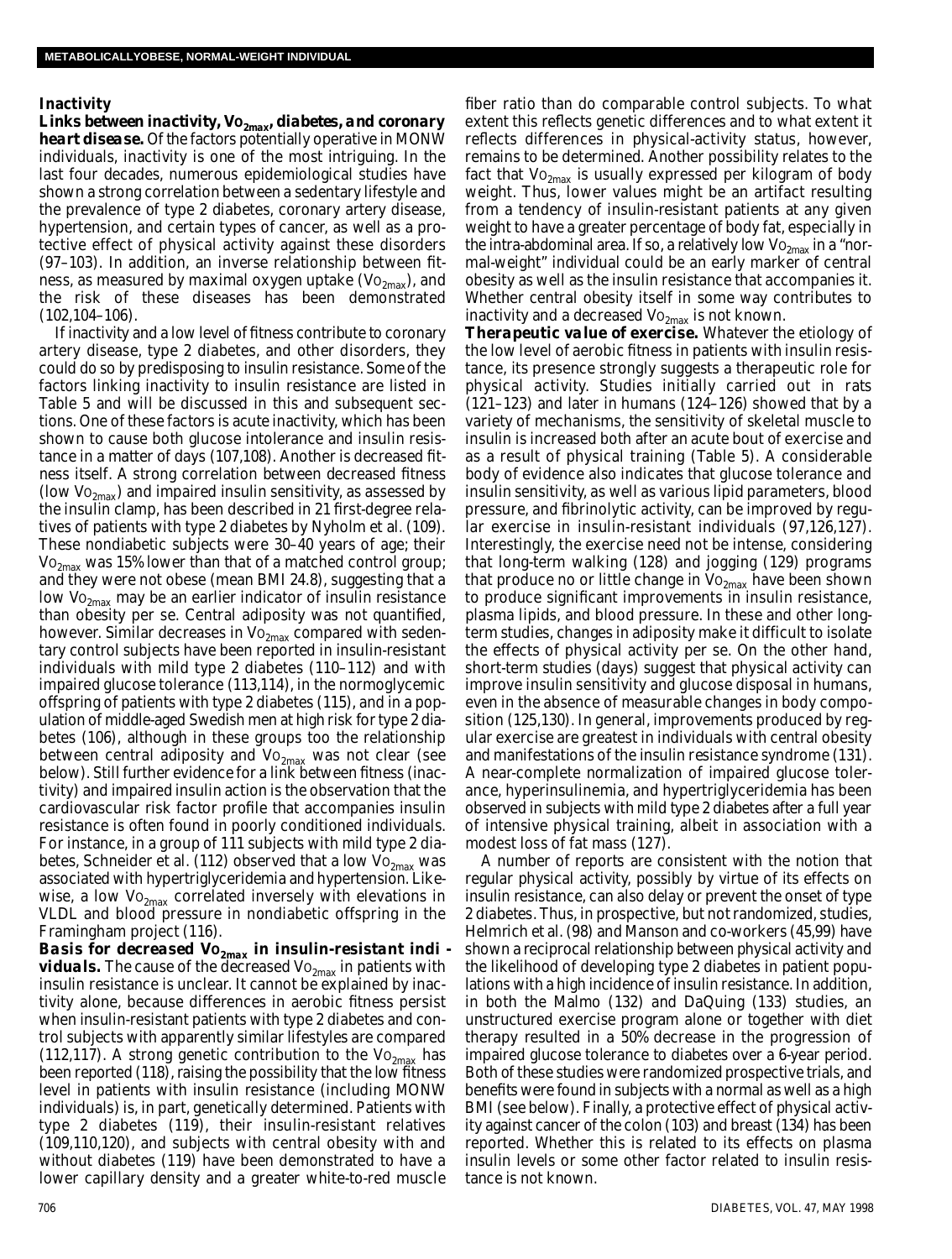*Inactivity, exercise, and intra-abdominal fat.* **A low**  $VO<sub>2max</sub>$  is associated with increased intra-abdominal adiposity in young offspring of patients with type 2 diabetes (115) and with a high waist-to-hip ratio in a variety of patient groups (135,136) (Table 5). As noted above, regular exercise is especially effective in improving cardiovascular risk factors in men and women with a central fat distribution (131). Such regular exercise has been shown to result in a loss of abdominal fat (137,138), and where studied by magnetic resonance imaging in patients with type 2 diabetes, a disproportionate loss of visceral fat (139). Presumably, these changes in abdominal fat mass complement the more direct effects of regular exercise in diminishing insulin resistance and cardiovascular risk factors. They are clearly not the sole basis for them, since enhancement of insulin action can occur after a single bout of exercise (122,125). Also, inactivity can reverse the enhanced insulin sensitivity in muscle of highly trained humans in as little as 3 days (130), presumably well before substantial changes in abdominal fat mass have occurred.

**Summary.** The interrelationships between insulin resistance, inactivity, and poor aerobic fitness appear to be quite strong, even in normal-weight individuals. The finding of a decreased  $Vo_{2max}$  in young patients before the development of disorders associated with the insulin resistance syndrome raises the interesting possibility that decreased fitness and/or physical activity are important factors in their development. It is unclear to what extent central obesity, which often accompanies decreased fitness, contributes to the association between inactivity and insulin resistance. Regular exercise ameliorates the entire cluster of metabolic and hemostatic abnormalities found in patients with insulin resistance. In addition, it tends to reverse the abnormal body composition and fat distribution found in these individuals. A reasonable hypothesis is that the apparent effectiveness of regular exercise in decreasing the incidence of coronary heart disease and type 2 diabetes is due to its effects on insulin action and central adiposity. If so, interventions to increase levels of physical activity, particularly in children, adolescents, and young adults, may be an effective approach to prevent or retard the development of the increasing number of disorders associated with insulin resistance.

**Other potential factors.** From the foregoing discussion, it is clear that the triad of central adiposity, low birth weight, and in activity, in concert and perhaps independently, contribute to the pathogenesis of insulin resistance in both normalweight and overtly obese individuals. Central adiposity (118,140) and level of physical activity (118) may in large part (40–60%) be genetically determined, as is presumably an in dividual's propensity to develop insulin resistance. The precise nature of the genetic determinants in each instance remain to be established. Candidates under study include genes affecting the synthesis or action of leptin, TNF, and a variety of hypothalamic neuropeptides, as well as genes coding for steps in the insulin signaling cascade or events that determine the composition of skeletal muscle. In addition, recent studies have implicated abnormalities in malonyl CoA and long-chain fatty acyl CoA metabolism in muscle, the pan $c$ reatic  $\beta$ -cell, and possibly other tissues, as well as increases in muscle triglyceride content, in the pathophysiology of insulin resistance (141–144). Likewise, the possibility that abnormalities in one or more mitochondrial uncoupling proteins (145) could contribute to obesity and secondarily to

insulin resistance requires consideration. Studies in MONW individuals, in whom adaptations associated with generalized obesity should not be present, may help in sorting out the precise role of these factors.

## **IDENTIFICATION OF MONW INDIVIDUALS**

**Rationale for treating MONW individuals early in life.** As reviewed earlier, hyperinsulinemia, insulin resistance, and some increase in central adiposity antedate and may contribute to the pathogenesis of the disorders with which they are associated (Table 1). For this reason, a compelling argument can be made for treating MONW individuals with diet, exercise, and possibly pharmacological agents (see below) before these disorders become overt or at least early after their onset, i.e., before they produce irreversible changes.

A case in point is type 2 diabetes. Caloric restriction and exercise can improve glucose tolerance, diminish insulin resistance, and improve coronary risk factors in many patients with established type 2 diabetes, especially those who are hyperinsulinemic and insulin resistant (97,126,127). On the other hand, the therapeutic efficacy of diet and exercise in such patients has been limited, because most individuals with this disorder are over 40 years old at the time of diagnosis and many tend to be resistant to lifestyle changes (146). Equally important, 30–40% of patients with type 2 diabetes (147) and a somewhat lesser percentage with impaired glucose tolerance (148–150) already have clinically significant ischemic heart disease at the time of diagnosis, and others have significant microvascular disease and neuropathy (150,151). These considerations do not negate the value of diet and exercise in the treatment of many patients with established type 2 diabetes; however, they strongly suggest that diet and exercise may be more beneficial if instituted earlier in life, i.e., before the onset of overt hyperglycemia (152,153).

Similar arguments can be made for treating MONW individuals with or at risk for hypertriglyceridemia, essential hypertension, and polycystic ovary disease, because all of these disorders are associated with premature coronary heart disease. Furthermore, several epidemiological studies (154–157) have suggested that hyperinsulinemia and insulin resistance place an individual at increased risk for coronary artery disease, even in the absence of these disorders. As already noted and will be discussed later, available evidence suggests that diet and exercise can both prevent the transition from impaired glucose tolerance to type 2 diabetes and attenuate the progression of type 2 diabetes (132,133) in patients who were probably MONW individuals.

**Present and future approaches to identification.** If one accepts the premise that MONW individuals should be treated to prevent or retard the development of associated disorders, they need to be identified when relatively young. Quantitative efforts to define the insulin resistance syndrome both in obese and nonobese (i.e., MONW) individuals are currently under way, using glucose tolerance tests and measurements of plasma insulin, triglycerides, HDL cholesterol, blood pressure, BMI, and waist-circumference as criteria. In one such effort, a preliminary evaluation of offspring (mean age 54 years) of the original Framingham study cohort, 44% of the population had one or more manifestations of the insulin resistance syndrome (158). A longitudinal study of disease outcome in nonobese subjects in this and similarly wellcharacterized groups (4,93,159) should yield important pre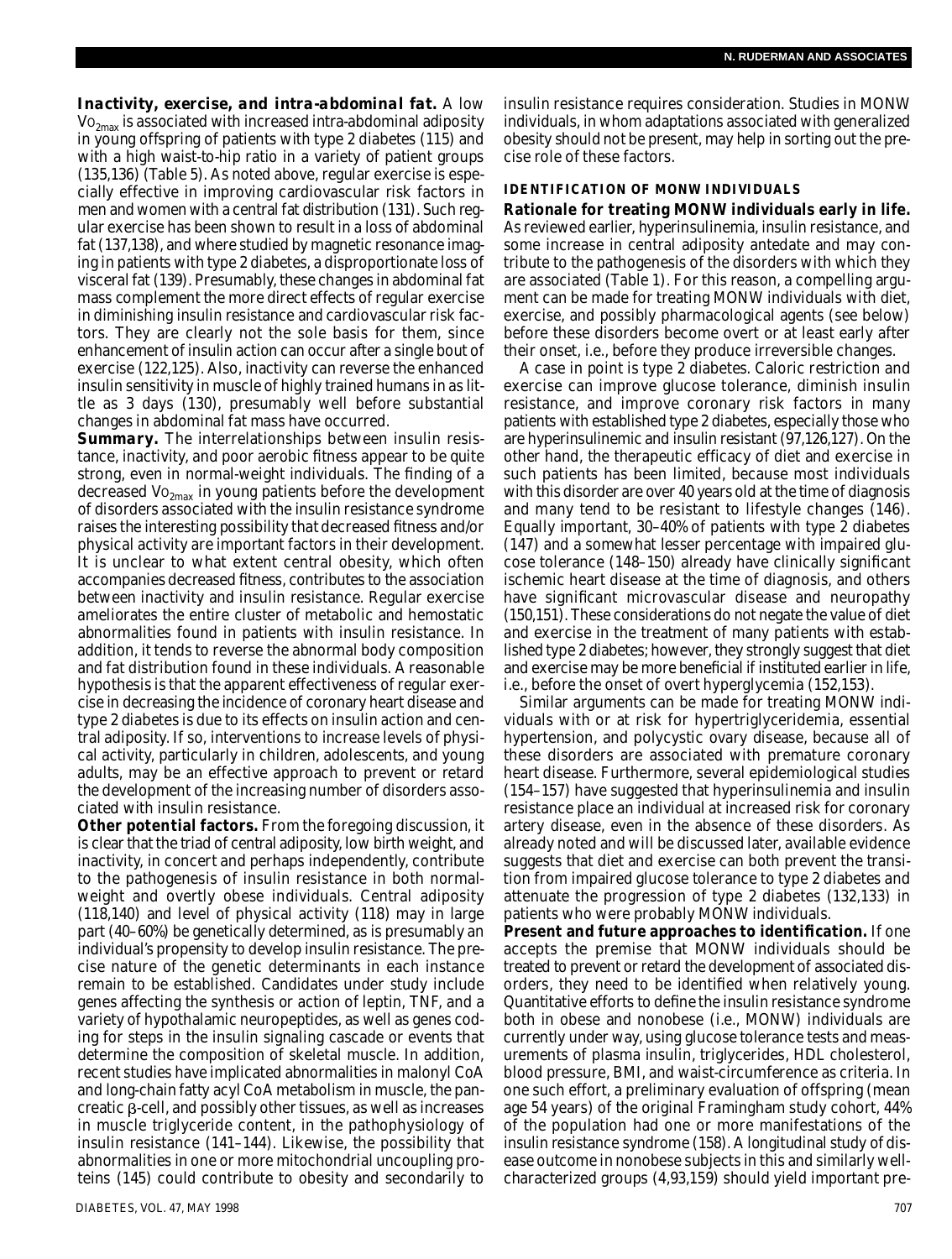dictive information about MONW individuals, as well as provide criteria for their identification.

In the interim, our premise is that most MONW individuals can be identified clinically if one takes into account such factors as family history, birth weight, adult-onset weight gain and central adiposity, physical activity status, and the presence of associated diseases. A somewhat similar conclusion concerning the identification of individuals at risk for type 2 diabetes has recently been drawn by Knowler (149). A tentative scheme for identifying MONW individuals and, for that matter, all insulin-resistant individuals, based on these considerations, is presented in Table 6 and Fig. 3. In essence, a scoring system is proposed in which points are allotted for characteristics associated with insulin resistance, and a score of 7 or greater is considered diagnostic. Thus, a patient with type 2 diabetes, hypertriglyceridemia, and a family history of these disorders would have a score of 13 and be classified as an MONW individual, as would a patient with polycystic ovary disease who is inactive and mildly or centrally obese (7–10 points depending on extent of the obesity). The presence of a strong family history of type 2 diabetes together with an impaired fasting blood glucose (5 points) or the presence of overt type 2 diabetes, hypertension, or central adiposity (waist measurement) by themselves (1–4 points) are not considered diagnostic, because patients fitting this description are not invariably insulin resistant. On the other hand, such individuals are more likely to be insulin resistant than are individuals without these problems (Fig. 3); therefore, a trial (4–12 weeks) of diet and exercise in these and other patients with a score between 3–7 is probably warranted to determine if it produces metabolic improvement (see below).

Direct measurements of insulin resistance are not included in the proposed scheme because they are not practical on a large scale. In addition, it must be emphasized that the proposed scheme is not definitive. It is based on our assessment of the existing literature and will undoubtedly be supplanted once more data are available and the predictive value of each of the listed considerations and of genetic and other factors (e.g., postprandial vs. fasting plasma triglycerides) have been assessed quantitatively. Also, the importance of such factors as age, sex, and ethnic group (160) will have to be evaluated to apply it rigorously to different populations. Needless to say, the initial test of this scheme will be whether patients identified as MONW individuals show significant improvement in biochemical and other parameters as a result of therapy.

#### **T H E R A P Y**

In managing MONW individuals, the goal is to prevent the development of those conditions to which they are predisposed, such as diabetes, hypertension, dyslipidemia, and cardiovascular disease or, if these conditions are already present, to attenuate their progression. The two cornerstones of therapy are diet and exercise.

**Diet.** We believe that MONW individuals should be placed on a hypocaloric diet, especially if they have experienced some adult-onset weight gain, although no systematic studies of diet therapy in normal-weight individuals have been reported. One could argue that MONW individuals should not be placed on a low-calorie diet because they are at a reasonable weight for their height and it may be difficult for them to maintain a lower weight. On the other hand, it is likely that if accurate body composition determinations are done, they will have dispro-



**FIG. 3. Hypothetical relation between presence of insulin resistance and points in the scoring system. Figure is based on point scores allotted for the presence of various characteristics of an MONW individual (Table 7) and a "guesstimate" of the percentage of people with a given score who will be insulin resistant. A score of ≥7 is considered diagnostic of the insulin resistance syndrome in a nonobese (MONW)** or obese individual. As is evident from the figure, a score of <7 does **not rule out the diagnosis; indeed, such individuals are more likely than people with none of the characteristics of an MONW individual to be insulin resistant. For these patients, a therapeutic trial with diet and exercise or possibly pharmacological agents may be diagnostic.**

portionately high total-body and/or abdominal fat, and weight loss will be metabolically beneficial. Furthermore, the required weight loss and dietary restriction should be much less than in more overtly obese individuals, and specific instances of success with diet therapy in such individuals have been noted by the authors (unpublished observations). Finally, if combined with exercise, the chances of maintaining a loss of weight and presumably adipose tissue mass appear to be increased (161). For all of these reasons, we believe that a brief trial of caloric restriction (e.g., 4–12 weeks) is warranted in MONW individuals, and it may be the sole therapy if they are resistant to an exercise program or exercise alone has not been successful. Even if not designed to produce weight loss, diet therapy is probably needed to prevent an additional increase in weight, which could in turn further increase insulin resistance (49). We believe the diet should be a prudent one, with no more than 30% of calories from fat (10% saturated, 10% monounsaturated, 10% polyunsaturated) and no more than 300 mg of cholesterol. A hypocaloric version of the American Heart Association type 1 diet is an appropriate choice (162). It is also reasonable to ensure an adequate intake of folic acid and B12 to keep homocysteine levels low (163) and an adequate intake of antioxidants as protection against cardiovascular disease (164).

**Exercise.** The value of exercise in the therapy and prevention of insulin resistance and associated disorders has already been reviewed. We would only add here that it may be the most important aspect of therapy for many MONW patients because it enhances insulin sensitivity and helps to achieve and maintain a decrease in adiposity (161). In addition, it may be a very acceptable lifestyle change, particularly for young and some middle-aged individuals. Perhaps the best advice that can be given to most MONW subjects is to develop a consistent habit of physical activity that will continue throughout life. As reviewed elsewhere (165,166), vigorous exercise programs in patients with established type 2 diabetes and possibly other disorders associated with insulin resistance must be initiated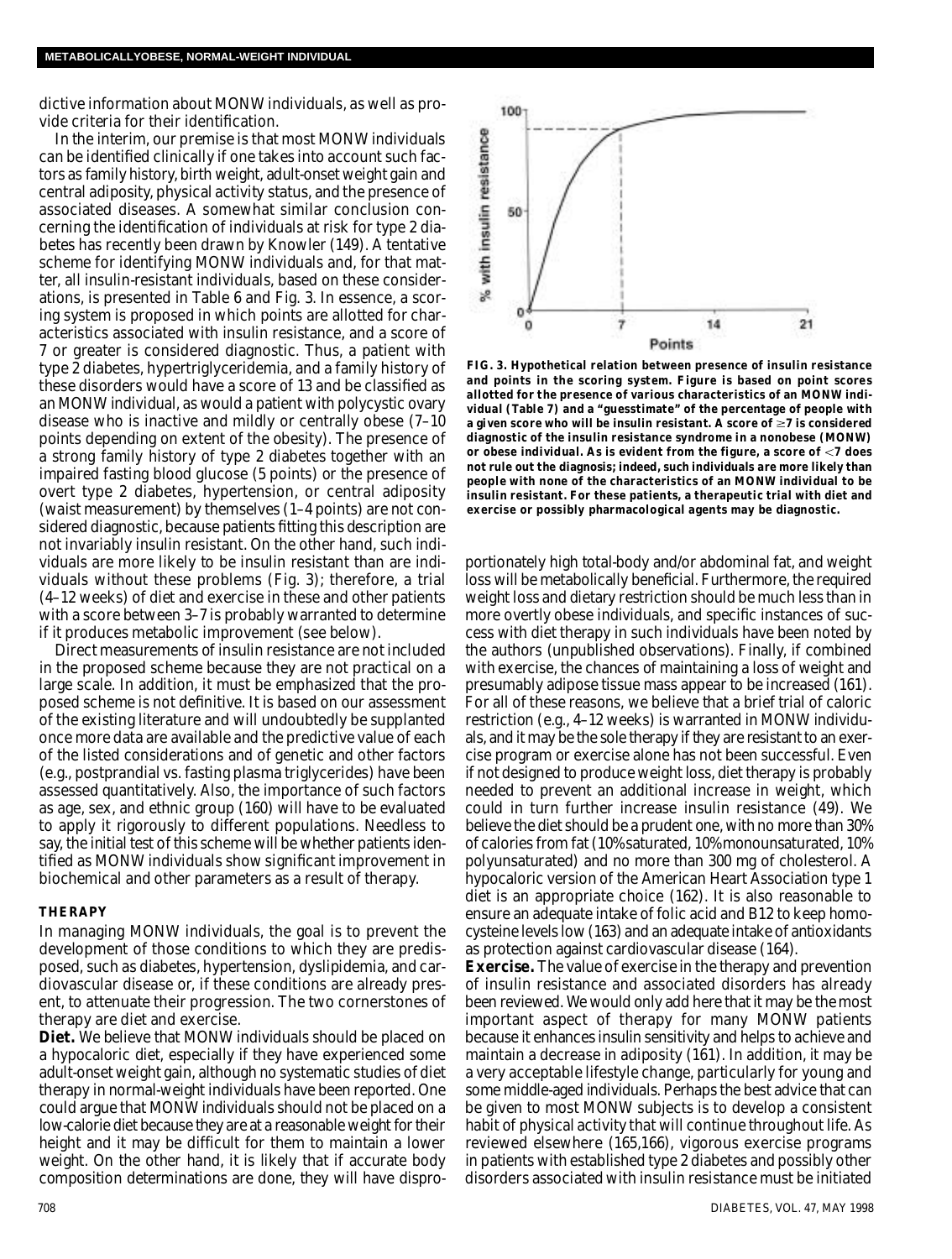#### TABLE 7

Effects of 6 years of diet and exercise therapy on progression to type 2 diabetes in lean and overweight patients with impaired glucose tolerance (DaQuing study)

|                                 | Control | Diet  | Exercise | Diet and Exercise |
|---------------------------------|---------|-------|----------|-------------------|
| Lean                            |         |       |          |                   |
| $\boldsymbol{n}$                | 50      | 55    | 57       | 46                |
| Initial BMI ( $kg/m2$ )         | 22.4    | 21.8  | 21.7     | 22.3              |
| % diabetic (6 years)            | 30      | 21    | 15*      | $16*$             |
| Overweight                      |         |       |          |                   |
| n                               | 83      | 75    | 84       | 80                |
| Initial BMI ( $\text{kg/m}^2$ ) | 28.5    | 28.3  | 27.9     | 28.6              |
| % diabetic (6 years)            | 60      | $36*$ | $43*$    | $42^*$            |

Roughly equal numbers of men and women, aged 44–46 years at the onset of the study, were followed in each group. Results are means for indicated number of subjects. Diet consisted of a decrease in ethanol and refined sugar intake and an increase in vegetables in the lean young group and a similar diet with reduced calories in the overweight subjects. Exercise consisted of an increase in daily leisure physical activity of varying intensity. Lean and overweight groups experienced small increases and decreases in BMI respectively over 6 years. Body fat and its distribution were not measured, nor were plasma insulin or triglyceride levels. Blood pressure was measured but not reported. *\*P* < 0.05, significantly different from control group. Adopted from Pan et al. (133).

with caution, because of the high prevalence of ischemic heart disease and risk of foot problems (if there is neuropathy or peripheral vascular disease) in these individuals.

**Diet and exercise: long-term studies.** A number of longterm studies suggest that diet and exercise are very likely to work in many MONW individuals. In one of these, the DaQuing study (133), men and women with impaired glucose tolerance were placed on diet therapy, an exercise program, or the two in combination. As shown in Table 7, all three therapeutic approaches diminished progression to overt type 2 diabetes by 30-50%. Of particular note, these beneficial effects were observed in both lean (BMI ~22) and overweight (BMI ~28) subjects, albeit the fraction of lean individuals progressing to diabetes was somewhat lower. Plasma insulin and triglyceride levels, central adiposity, and other indexes of insulin resistance were not reported; however, on the assumption that the lean patients of DaQuing are similar to Caucasians with glucose intolerance, most of them would presumably be classified as MONW individuals. A second report suggesting the utility of long-term diet and exercise in patients with insulin resistance is the Malmo study (133). Here 181 patients with impaired glucose tolerance (mean age 48 years) were placed an a diet and/or physical training program and followed for 5–6 years. Body weight (initial BMI ~26.6 kg/m<sup>2</sup>) was reduced by 2.3-3.7% among participants, and  $Vo_{2max}$  increased by 10–14%. In contrast, a 0.5–1.7% increase in weight and a 5–9% decrease in  $Vo_{2max}$  was observed in matched individuals (initial BMI, 26.7) who did not participate. In >50% of the treated patients with impaired glucose tolerance, glucose tolerance was normalized and progression to type 2 diabetes was diminished, whereas glucose tolerance tended to deteriorate in subjects not on the diet plus exercise regime. In addition, decreases in plasma lipids and hyperinsulinemia were observed in the patients with impaired glucose tolerance treated with diet plus exercise, but not in the matched control group. Of equal interest, 50% of a subgroup with early type 2 diabetes was in remission after 6 years. Unlike the DaQuing study, a breakdown of patients into lean and overweight groups was not reported. What is clear from Malmo, DaQuing, and other studies (127–129,167) is

that diet and exercise can be remarkably effective in treating large groups of patients with impaired glucose tolerance, early type 2 diabetes, and various dyslipidemias. Although insufficient information is available to state definitively that many of the patients in these studies were MONW individuals, it seems highly likely.

**Pharmacological therapy.** Whether the MONW individual is a candidate for pharmacological treatment to prevent subsequent disease is an interesting question. It is reasonable to assume that if diet and exercise do not work, the early use of agents that diminish insulin resistance should be considered. Thus, it has been reported that therapy with metformin can reverse abnormalities in nonoxidative glucose metabolism in nonobese relatives of patients with type 2 diabetes (168), and thiazolidinediones have been shown to enhance insulin sensitivity in both experimental animals and humans (169,170). Further studies are required, however, to ascertain the risk/benefit ratio of these and other pharmacological therapies, when used both intermittently and chronically. Anorexigenic drugs, such as dexfenfluramine, that decrease an individual's weight by 5–10% at one time seemed a promising therapeutic alternative, because they concurrently diminish many manifestations of the insulin resistance syndrome in patients with type 2 diabetes (171). Because of the development of primary pulmonary hypertension and valvular heart disease (172), the use of these agents is no longer feasible until safer drugs are available. Hopefully, more definitive information concerning the use of metformin and troglitazone in MONW individuals and their value in disease prevention will be provided by the Type 2 Diabetes Prevention Trial (159) and by the Stockholm Diabetes Prevention Program (93).

**Prevention.** As noted earlier, 25–50% of a middle-aged U.S. population of Caucasian descent has one or more manifestations of the insulin resistance syndrome, and many of these individuals will not be overweight. Current medical practice patterns do not usually result in the early identification of these individuals unless patients have diabetes, hypertension, or other associated diseases or are overtly obese. A basic premise of this review is that once established, these dis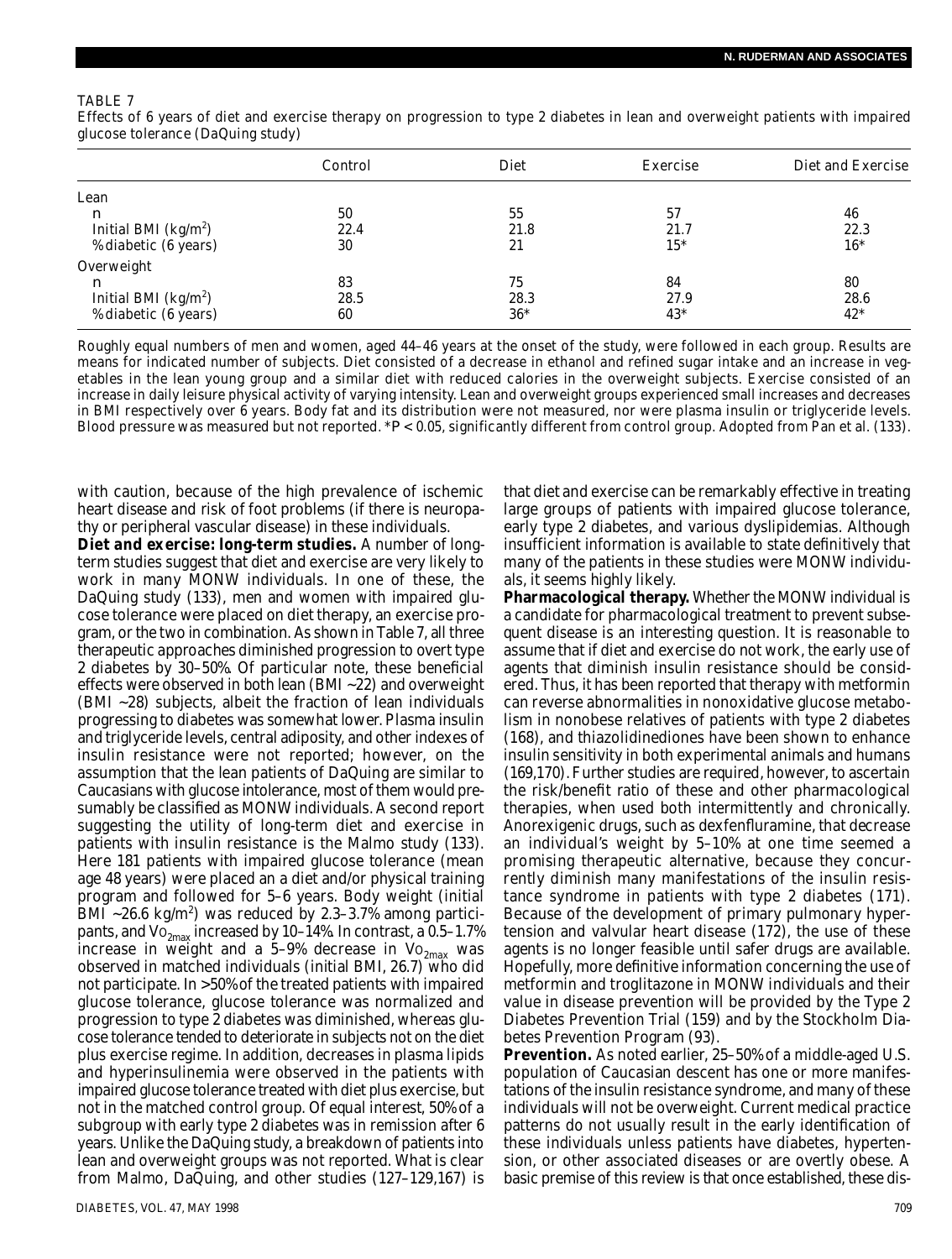orders often have irreversible consequences; therefore, individuals at risk for them should be treated with diet, exercise, and possibly pharmacological therapy much earlier (i.e., adolescence to young adulthood). A scheme for identifying MONW individuals and others with insulin resistance that partially fulfills this need is presented in Table 6 and Fig. 3. In the future, the use of genetic markers may provide both earlier and more definitive identification.

Hypothetically, genetic and other markers could enable us to identify people at risk for developing both insulin resistance and central obesity, as well as the diseases that become manifest in their presence. With respect to identifying individuals at risk for developing insulin resistance, Bouchard and Perusse (118) have demonstrated in identical twins that 40–60% of an individual's propensity to central obesity, as well as his or her level of physical activity, are genetically determined. Intuitively, it seems highly likely that once specific genes (or lack of them) that predispose to central obesity and inactivity (or decreased  $Vo_{2max}$ ) are identified, it will be possible to select those individuals for whom a lifestyle characterized by dietary discretion and regular physical activity is especially desirable.

It is also likely that in the near future it will be possible to genetically identify individuals at risk for disorders that become manifest when insulin resistance/central obesity occurs. One such disorder for which the gene may already have been identified is "nonmodulated" hypertension (21,173). Patients with this problem account for 30% of subjects with essential hypertension and are characterized by normal-to-high renin levels and abnormal responses to angiotensin when placed on low- and high-salt diets. They differ genetically from other individuals with hypertension and nonhypertensive subjects by the presence of homozygosity for threonine in codon 235 of the angiotensinogen gene. Most interestingly, they are not obese (BMI ~23), but they are hyperinsulinemic and hypertriglyceridemic and have a large increase in the thickness of their subscapular skinfold (21). Thus, they may represent a group of individuals in whom genetic factors predisposing to insulin resistance and a form of hypertension work in tandem. Whether they have central obesity and/or will benefit specifically from diet/exercise therapy remains to be determined. If such a lifestyle change proves beneficial, the next question will be whether it should be recommended for normotensive young people who present with the genetic abnormality.

## **CONCLUDING REMARKS**

We believe that there now exists a strong rationale for identifying MONW individuals and assessing whether their treatment prevents or at least retards the development of diabetes, some forms of hypertension, and a number of other diseases, possibly including obesity itself. It is our premise that MONW individuals are the patients with insulin resistance most likely to benefit from interventions because they are generally younger and less obese than their counterparts with overt disease. As a consequence, they should be more amenable and responsive to diet, exercise, and possibly pharmacological therapy. Equally important, if associated diseases are present, they will presumably be less advanced. In light of the emerging worldwide epidemic of type 2 diabetes and other diseases associated with insulin resistance/central obesity (100,173), as well as the

already existing high prevalence of MONW individuals in many societies, a randomized prospective study to assess this premise is urgently needed.

#### **ACKNOWLEDGMENTS**

This study was supported in part by U.S. Public Health Service Grants DK 19514, DK 49147, and PO1 HL 55854.

The authors thank Tomoko Akishino, Michelle Walters, Kathy Samaras, Tania Markevic, and Min Kim for their help in constructing this review. They also thank Drs. William Kannel and Michael Berger for their helpful comments while the manuscript was in preparation, Dr. Gordon Williams for sharing data with us before publication, and Dr. David Carey for producing the data in Fig. 2.

## **R E F E R E N C E S**

- 1 . Ruderman NB, Schneider SH, Berchtold P: The 'metabolically-obese,' normal-weight individual. *Am J Clin Nutr* 34:1617–1621, 1981
- 2. Ruderman NB, Berchtold P, Schneider SH: Obesity associated disorders in normal weight individuals: some speculations. *Int J Obes* 6 (Suppl. 1):151–157, 1982
- 3 . Hollenbeck CB, Reaven G: Variations in insulin-stimulated glucose uptake in healthy individual with normal glucose tolerance. *J Clin Endocrinol Metab* 64:1169–1173, 1987
- Zavaroni I, Bonora E, Pagliara M, Dall'Aglio E, Luchetti L, Buonanno G, Bonati PA, Bergonzani M, Gnudi L, Passeri M, Reaven G: Risk factors for coronary artery disease in healthy persons with hyperinsulinemia and normal glucose tolerance. *N Engl J Med* 320:702–706, 1989
- 5 . Reaven GM: Banting Lecture: role of insulin resistance in human disease. *D i a b e t e s* 37:1595–1607, 1988
- 6 . Caro JF: Insulin resistance in obese and non-obese men. *J Clin Endocrinol Metab* 73:691–695, 1991
- 7. Wajchenberg B, Leo M, Domingos A, Rocha MS, Lerario AC, Santomauro A, Tereza MG: Syndrome X: a syndrome of insulin resistance: epidemiological and clinical evidence. *Diabetes Metab Rev* 10:19–29, 1994
- 7 a . Flier JS: An overview of insulin resistance. In *Insulin Resistance.* Moller DE, Ed. Chichester, U.K., Wiley, 1993, p. 1-8
- 8. Thomas AE, McKay DA, Cullip MB: A nomograph method for assessing body weight. *Am J Clin Nutr* 29:302–304, 1976
- Kannel WB, D'Agostino RRB, Cobb JL: Effect of weight on cardiovascular disease. *Am J Clin Nutr* 63 (Suppl. ):419S–422S, 1996
- 1 0 . World Health Organization: *Physical Status: The Use and Interpretation of* Anthropometry. Section 7. Overweight Adults. Geneva, World Health Org., 1995, p. 312–344 (Tech. Rep. Ser., no. 854)
- 11. Kuczmarski RJ, Flegal KM, Campbell SM, Johnson CL: Increasing prevalence of overweight among U.S. adults: the national health and nutrition examination surveys, 1960-1991. *JAMA* 272:205-211, 1994
- 12. Bernstein RS, Grant N, Kipnis DM: Hyperinsulinemia and enlarged adipocytes in patients with endogenous hyperlipoproteinemia without obesity or diabetes mellitus. *Diabetes* 24:207-213, 1975
- 13. Reaven GM, Lerner RL, Stern MP, Farquhar JW: Role of insulin in endogenous hypertriglyceridemia. *J Clin Invest* 46:1756–1767, 1967
- 14. Reaven GM, Olefsky J, Farquhar JW: Does hyperglycemia or hyperinsulinism characterize the patient with chemical diabetes? *Lancet* 763:1247-1249, 1972
- 15. Jackson WPU, van Mieghem W, Keller P: Insulin excess as the initial lesion in diabetes. *Lancet* 10:1040-1043, 1972
- Malherbe C, deGasparo M, Berthet P, deHertogh R, Hoet JJ: The pattern of plasma insulin response to glucose in patients with a previous myocardial infarction—the respective effects of age and disease. *Eur J Clin Invest* 1:265–270, 1970
- 17. Christiansen I, Deckert T, Kjerulf K, Midtgaard K, Worning H: Glucose tolerance, plasma lipids and serum insulin in patients with ischemic heart disease. *Acta Med Scan* 184:238–287, 1968
- 18. Werbin B, Tamir I, Heldenberg D, Ayalen D, Adler M, Levtow O: Immunoreactive insulin to oral glucose in offspring of patients with endogenous hypertriglyceridemia. *ClinChimActa* 76:35-40, 1972
- 1 9 . Ferrannini E, Buzzigoli G, Bonadonna R, Giorico MA, Oleggini M, Graziadei L, Pedrinelii B, Brandi L, Bevilacqua S: Insulin resistance in essential hypertension. *N Engl J Med* 317:350–357, 1987
- 2 0 . Reaven GM: Syndrome X: 6 years later. *J Intern Med*235 (Suppl. 736):13–22, 1994 Facchini R, Chen Y-DI, Hollenbeck B, Reaven GM: Relationship between
- resistance to insulin-mediated glucose uptake, urinary uric acid clearance, and plasma uric acid concentration. *JAMA* 266:3008–3011, 1991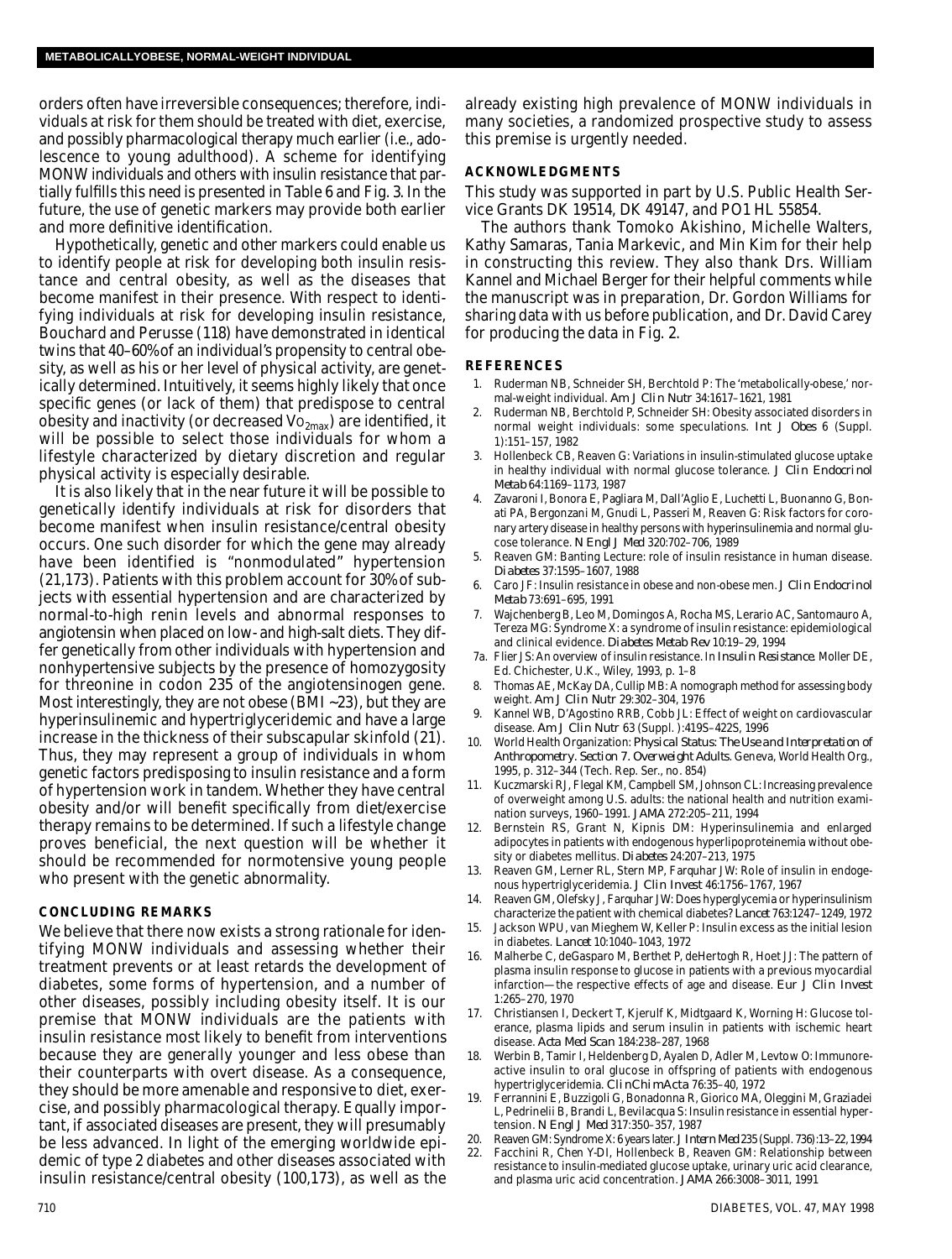- 23. Chang RJ, Nakamura RM, Judd HL, Kaplan AS: Insulin resistance in nonobese patients with polycystic ovarian disease. *J Clin Endocrinol Metab* 57:356–359, 1983
- 24. Rebuffe-Scrive M, Cullberg G, Lundberg PA, Lindstedt G, Bjorntorp P: Anthropometric variables and metabolism in polycystic ovarian disease. *Horm Metab Res* 21:391–397, 1989
- 25. Dunaif A, Segal KR, Futterweit W, Dobrjansky A: Profound peripheral insulin resistance, independent of obesity, in the polycystic ovary syndrome. *Diabetes* 39:1165-1174, 1989
- 26. Kousta E, Anyaoku VN, Goulis DG, Batty S, Kong C, Johnston DG, McCauthy MI, Robinson S: Specific insulin assay demonstrates insulin resistance in women who have had gestational diabetes (Abstract). *British Diabetic Association Scientific Meeting, Spring 1997*, p. S48
- 27. Juhan-Vague I, Thompson SG, Jespersen J: Involvement of the hemostatic system in the insulin resistance syndrome. *Arteriosclerosis Thromb* 43:1865–1873, 1993
- 28. Manson JE, Willett WC, Stampfer MJ, Colditz GA, Hunter DJ, Hankinson SE, Hennekens CH, Speizer FE: Body weight and mortality among women. *N Engl J Med* 333:677–684, 1995
- 29. Giovannucci E, Ascherlo A, Rimm EB, Colditz GA, Stampfer MF, Willett WC: Physical activity, obesity and risk for colon cancer and ademona in man. Ann *Intern Med* 122:327–334, 1995
- 30. Ferrari P, Weidmann P, Show S, Giachino D, Riesen W, Allemann Y, Heynen G: Altered insulin sensitivity, hyperinsulinemia, and dyslipidemia in individuals with a hypertensive parent. *Am J Med* 91:589–596, 1991
- 31. Beck-Nielsen H, Groop LC: Metabolic and genetic characterization of prediabetic states: sequence of events leading to non-insulin dependent diabetes. *J C l i nI n v e s t* 94:1714–1721, 1994
- 32. DeFronzo RA, Ferrannini E: Insulin resistance: a multifaceted syndrome responsible for NIDDM, obesity, hypertension, dyslipidemia and atherosclerotic cardiovascular disease. *Diabetes Care* 14:173–194, 1991
- 33. Stern MP: Diabetes and cardiovascular disease: the 'common soil' hypothesis. *Di abetes* 44:369-374, 1995
- 34. Eriksson J, Franssila-Kalunki A, Ekstrand A, Saloranta C, Widen E, Shalin C, Groop L: Early metabolic defects in persons at increased risk for noninsulin dependent diabetes mellitus. *N Engl J Med* 321:337–343, 1989
- 35. Vaag A, Henriksen JE, Beck-Nielsen H: Decreased insulin activation of glycogen synthase in skeletal muscle of non-obese caucasian first degree relatives of patients with non-insulin dependent diabetes mellitus. *J Clin I n v e s t* 89:782–788, 1992
- 36. Schalin-Jantti C, Harkonene M, Groop LC: Impaired activation of glycogen synthase in people at increased risk for developing NIDDM. Diabetes 41:598–604, 1992
- 37. Laws AM, Stefanick ML, Reaven GM: Insulin resistance and hypertriglyceridemia in nondiabetic relatives of patients with noninsulin-dependent diabetes mellitus. *J Clin Endocrinol Metab* 69:343–347, 1989
- 38. Brozek J: Changes in body composition in man during maturity and their nutritional implications. *Fed Proc* 11:784–793, 1952
- 39. Albrink MJ, Meigs JW, Granoff MA: Weight gain and serum triglycerides in normal men. *N Engl J Med* 266:484-489, 1962
- 40. Abraham S, Collins G, Nordsieck M: Relation of childhood weight status to morbidity in adults. *HSMHA Health Reports* 86:273–284, 1971
- 41. Colditz GA, Willett WC, Rotnitzky A, Manson JE: Weight gain as a risk factor for clinical diabetes in women. *Ann Intern Med* 122:481–486, 1995
- Chan JM, Rimm EB, Colditz GA, Stampfer MJ, Willett WC: Obesity, fat distribution, and weight gain as risk factors for clinical diabetes in men. *Dia betes Care* 17:961–969, 1994
- 43. Carey VJ, Walters EE, Colditz GA, Solomon CG, Willett WC, Rosner BA, Speizer FE, Manson JE: Body fat distribution and risk of non-insulin dependent diabetes in women: the nurses health study. *Am J Epidemiol* 145:614–619, 1997
- 44. Willett WC, Manson JE, Stampfer MJ, Colditz GA, Rosner B, Speizer FE, Hennekens CH: Weight, weight changes, and coronary heart disease in women: risk within the normal weight range. *JAMA* 273:461–465, 1995
- 45. MacLure KM, Hayes KC, Colditz GA, Stampfer MJ, Speizer FE, Willett WC: Weight, diet, and the risk of symptomatic gallstones in middle-aged women. *N Engl J Med* 321:563–569, 1989
- 46. Giovannucci E: Insulin and colon cancer. *Cancer Causes Control* 6:164-179, 1995
- 47. Rimm EB, Stampfer MJ, Giovannucci E, Ascherio A, Spiegelman D, Colditz GA, Willett WC: Body size and fat distribution as predictors of coronary heart disease among middle-aged and older men. Am J Epidemiol 141:1117-1127, 1995
- 48. Manson JE, Nathan DM, Krolewski AS, Stampfer MJ, Willett WC, Hennekens CH: A prospective study of exercise and incidence of diabetes among US male physicians. *JAMA* 268: 63-67, 1992
- 49. Bogardus C, Lillioja S, Mott DM, Hollenbeck C, Reaven G: Relationship between degree of obesity and in vivo insulin action in man. *Am J Physiol* 248:E286–E291, 1985
- 49a. Hotamisligil GS, Spiegelman BM: Tumor necrosis factor  $\alpha$ : a key component of the obesity-diabetes link. *Diabetes* 43:1271-1278, 1994
- Seely BL, Olefsky JM: Potential cellular and genetic mechanisms for insulin resistance in the common disorders of diabetes and obesity. In *Insulin* Resistance. Moller DE, Ed. Chichester, U.K., Wiley, 1993, p. 187-252
- 51. Vague J: The degree of masculine differentiation of obesities: a factor determining predisposition to diabetes, atherosclerosis, gout, and uric calculous disease. *Am J Clin Nutr* 4:20–34, 1956
- 52. Kissebah AH: Central obesity: measurement and metabolic effects. Diabetes *R e v* 5:8–20, 1997
- 5 3 . Bjorntorp P: Metabolic implications of body fat distribution. *Diabetes Care* 14:1132–1143, 1991
- 54. Bjorntorp P: Endocrine abnormalities in obesity. *Diabetes Rev* 5:52-68, 1997
- 55. Park KS, Rhee B, Lee KU, Kim S, Lee H, Koh C, Min H: Intraabdominal fat is associated with decreased insulin sensitivity in healthy young men. *M e t a b o l i s m* 40:600–603, 1991
- 5 6 . Carey DG, Jenkins AB, Campbell LV, Freund J, Chisholm DJ: Abdominal fat and insulin resistance in normal and overweight women: direct measurements reveal a strong relationship in subjects at both low and high risk of NIDDM. *Diabetes* 45:633-638, 1996
- Albu JB, Murphy L, Frager DH, Johnson JA, Pi-Sunyer FX: Visceral fat and race-dependent health risks in obese nondiabetic premenopausal women. *Diabetes* 46:456–462, 1997
- 5 8 . Ohlson LO, Larsson B, Svardsud K, Welin L, Eriksson H, Wilhelmsen R, Bjorntorp P, Tibblin G: The influence of body fat distribution on the incidence of diabetes mellitus: 13.5 years of follow-up of the participants in the study of men born in 1913. *Diabetes* 34:1055-1058, 1988
- 5 9 . Bergstrom RW, Newell-Morris LI, Leonetti DL, Shuman WP, Wahl PW, Fujimoto WY: Association of elevated fasting C-peptide level and increased intra-abdominal fat distribution with development of NIDDM in Japanese-American men. *Diabetes* 39:104-111, 1990
- 60. Blair D, Habricht JP, Sims EAH, Sylvester D, Abraham S: Evidence for an increased risk for hypertension with centrally located body fat and the effect of race and sex on this risk. *Am J Epidemiol* 119:526–540, 1984
- 61. Larsson B, Svardsudd K, Welin L, Wilhelmsen L, Bjorntorp P, Tibblin G: Abdominal adipose tissue distribution, obesity, and risk of cardiovascular disease and death: a 13-year follow-up of participants in the study of men born in 1913. *Biomed J* 288:1401–1404, 1984
- Burke GL, Webber LS, Srinivasan SR, Radhakrishnamurthy B, Freeman DS, Berenson GS: Fasting plasma glucose and insulin levels and their relationship to cardiovascular risk factors in children: the Bogalusa Heart Study. *Metabolism* 35:441-446, 1986
- 63. Freedman DS, Srinivasan SR, Burke GL, Shear CL, Smoak CG, Harsha DW, Webber LS, Berenson GS: Relation of body fat distribution to hyperinsulinemia in children and adolescents: the Bogalusa Heart Study. *Am J Clin N u t r* 46:403–410, 1987
- 6 4 . Pouliot MC, Despres JP, Nadeau A, Moorjani S, Prud'Homme D, Lupien PJ, Tremblay A, Bouchard C: Visceral obesity in men: association with glucose tolerance, plasma insulin and lipoprotein levels. *Diabetes* 41:826–834, 1992
- 65. Matsuzawa Y: Pathophysiology and molecular mechanisms of visceral fat syndrome. *Diabetes Metab Rev* 13:3–13, 1997
- 66. Hoffstedt J, Wahrenberg H, Thorne A, Lonnqvist F: The metabolic syndrome is related to beta3-adrenoceptor sensitivity in visceral adipose tissue. *D i a b e t o l o g i a* 39:838–844, 1996
- Boden G: Role of fatty acids in the pathogenesis of insulin resistance and NIDDM. *Diabetes* 46:3–10, 1997
- 68. Bonadonna RC, Bonora E: Glucose and free fatty acid metabolism in human obesity: relationships to insulin resistance. *Diabetes Rev* 5:21–51, 1997
- 69. Roden M, Price TB, Perseghin G, Petersen KF, Rothman DL, Cline GW, Shulman GI: Mechanism of free fatty acid-induced insulin resistance in human. *J Clin Invest* 97:2859–2865, 1996
- Stein DT, Esser V, Stevenson BE, Lane KE, Whiteside JH, Daniels MB, Chen S, McGarry JD: Essentiality of circulating free fatty acids for glucose-stimulated insulin secretion in the fasted rat. *J ClinInvest* 97:2728-2735, 1996
- 70a. Jones AL, Ruderman NB, Herrera MG: Electron microscopic and biochemical study of lipoprotein synthesis in the isolated perfused rat liver. *J Lipid Res* 8:429–446, 1967
- 71. Jensen MD, Haymond MW, Rizza RA, Cryer PE, Miles JM: Influence of body fat distribution on free fatty acid metabolism in obesity. *J Clin Invest* 83:1168–1173, 1989
- 72. Eriksson J, Saloranta C, Widen E, Ekstrand A, Franssila-Kallunki A, Schalin C, Groop L: Non-esterified fatty acids do not contribute to insulin resistance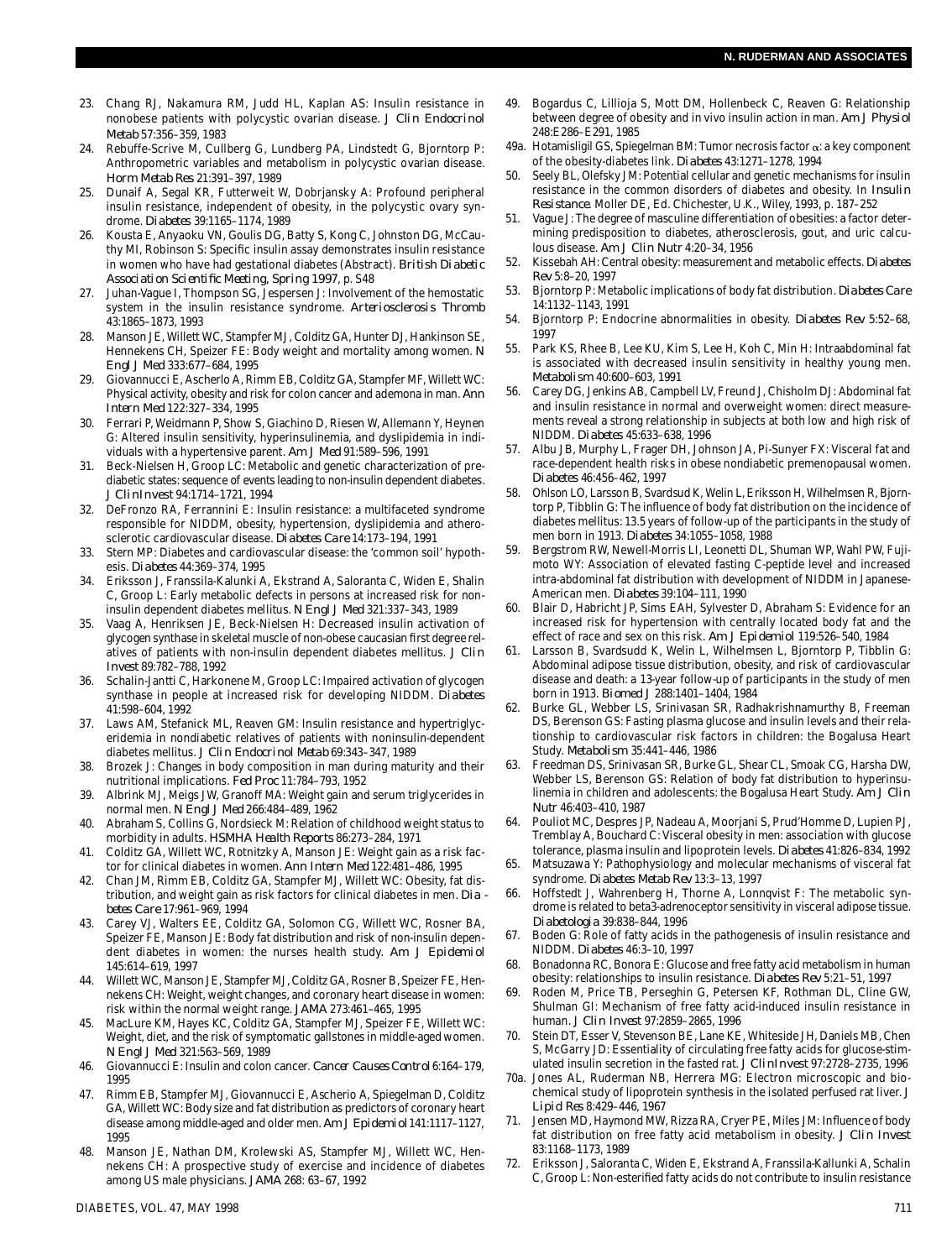in persons at risk of developing type 2 (non-insulin-dependent) diabetes mellitus. *Diabetologia* 34:192-197, 1991

- 72a. Perseghin G, Ghosh S, Gerow K, Shulman GI: Metabolic defects in lean nondiabetic offspring of NIDDM parents. *Diabetes* 46:1001-1009, 1997
- 73. Boyko EJ, Leonetti DL, Bergstrom RW, Newell-Morris L, Fujimoto WY: Low insulin secretion and high fasting insulin and C-peptide levels predict increased visceral adiposity: 5-year follow-up among initially nondiabetic Japanese-American men. *Diabetes* 45:1010–1015, 1996
- 74. Zimmet PZ, Collins VR, Dowse GK, Knight LT: Hyperinsulinaemia in youth is a predictor of type 2 (non-insulin-dependent) diabetes mellitus. *Dia b e t o l o g i a* 35:534–541, 1992
- 75. Odeleye OE, de Courten M, Pettit D, Ravussin E: Fasting hyperinsulinemia is a predictor of increased body weight gain and obesity in Pima Indian children. *D i a b e t e s* 46:1341–1345, 1997
- 76. O'Dea K, White NG, Sinclair AJ: An investigation of nutrition-related risk factors in an isolated aboriginal community in northern Australia: advantages of a traditionally oriented lifestyle. *Med J Aust* 148:177–180, 1988
- 77. Bujalska IJ, Kumar S, Stewart PM: Does central obesity reflect Cushing's disease of the omentum? Lancet 349:1210-1213, 1997
- 78. Hotamisligil GS, Arner P, Atkinson RL, Spiegelman BM: Differential regulation of the p80 tumor necrosis factor receptor in human obesity and insulin resistance. *Diabetes* 46:451-455, 1997
- 79. Haffner SM, Gingerich RL, Miettinen H, Stern MP: Leptin concentrations in relation to overall adiposity and regional body fat distribution in Mexican Americans. *Int J Obes* 20:904–908, 1996
- 80. Montague CT, Prins JB, Sanders L, Digby JE, O'Rahilly S: Depot and sex-specific differences in human leptin mRNA expression: implications for the control of regional fat distribution. *Diabetes* 46:342-347, 1997
- 81. Ronnemaa T, Karonen S-L, Rissanen A, Kosenvvo M, Koivisto V: Relation between plasma leptin levels and measures of body fat in identical twins discordant for obesity. Ann Intern Med 126:26-31, 1997
- 81a. Segal KR, Landt M, Klein, S: Relationship between insulin sensitivity and plasma leptin concentration in lean and obese men. *Diabetes* 45:988-991, 1996
- 82. Svendon OL, Hassager C, Christiansen C: Age- and menopause-associated variations in body composition and fat distribution in healthy women as measured by dual-energy X-ray absorptiometry. *Metabolism* 44:369–373, 1995
- 83. Den Tonkelaar I, Seidell JC, van Noord PA, Baanders van Halewijn EA, Ouwehand IJ: Fat distribution in relation to age, degree of obesity, smoking habits, parity and estrogen use: a cross section study in 11,825 Dutch women participating in the DOM-project. *Int J Obes* 14:753–761, 1990
- 84. Couillard C, Lemieux S, Moorjani S, Lapien PJ, Theriault G, Prud'homme D, Tremblay A, Bouchard C, Despres JP: Associations between 12 year changes in body fatness and lipoprotein-lipid levels in men and women of the Quebec Family Study. *Int J Obes* 20:1081-1088, 1996
- Barker DJP, Hales CN, Fall CHD, Osmond C, Phipps K, Clark PMS: Type 2 (non-insulin-dependent) diabetes mellitus, hypertension and hyperlipidaemia (Syndrome X): relation to reduced fetal growth. *Diabetologia* 36:62–67, 1993
- 86. Phillips DIW, Barker DJP, Hales CN, Hirst S, Osmond C: Thinness at birth and insulin resistance in adult life. *Diabetologia* 37:150-154, 1994
- 87. Valdez R, Athens MA, Thompson GH, Bradshaw BS, Stern MP: Birthweight and adult health outcomes in a biethnic population in the USA. Diabetolo *g i a* 37:624–631, 1994
- 88. Conway JM, Yanovski SZ, Avila NA, Hubbard VS: Visceral adipose tissue differences in black and white women. *Am J Clin Nutr* 61:765–771, 1995
- 89. Swinburn BA, Craig PL, Daniel R, Dent DPD, Strauss BJG: Body composition differences between Polynesians and Caucasians assessed by bioelectrical impedance. *Int J Obes* 20:889–894, 1996
- 90. O'Dea K: Marked improvement in carbohydrate and lipid metabolism in diabetic Australian aborigines after temporary reversion to traditional lifestyle. *Diabetes* 33:596–603, 1984
- 91. Seidman DS, Laor A, Gale R, Stevenson DK, Mashiak S, Danon YL: Birth weight, current body weight, and blood pressure in late adolescence. *Br Med J* 302:1235–1237, 1991
- Robinson S, Walton RK, Clark PM, Barker KFP, Hales CN, Osmond C: The relation of fetal growth to plasma glucose in young men. *Diabetologia* 35:444–446, 1992
- 93. Carlsson S, Persson PG, Grill V, Efendic S, Norman A, Ostenson CG: Low birthweight, glucose intolerance and family history of diabetes in Swedish middle-aged men (Abstract). *Diabetologia* 40 (Suppl. 1):A43, 1997
- 94. Thompson CH, Sanderson AL, Sandeman D, Stein C, Borthwick A, Radda GK, Phillips DL: Fetal growth and insulin resistance in adult life: role of skeletal muscle morphology. *Clin Sci* 92:291–296, 1997
- Phillips DI: Metabolic consequences of low birthweight: state-of-the-art lecture. *International Diabetes Federation Congress, Helsinki, Finland, 1997.*

*State of the Art Lectures*, p.48

- 96. Bennett P: The thrifty gene (Neel) hypothesis revisited: symposium lecture. American Diabetes Association, National Meeting, Boston, MA. 1997
- 97. Schneider SH, Vitug A, Ruderman NB: Atherosclerosis and physical activity. *Diabetes Metab Rev* 1:513–553, 1986
- 98. Helmrich SP, Ragland DR, Leung RW, Paffenbarger RS: Physical activity and reduced occurrence of non-insulin-dependent diabetes mellitus. *N Engl J M e d* 325:147–152, 1991
- 99. Manson JE, Rimm EB, Stampfer MJ: Physical activity and incidence of noninsulin-dependent diabetes mellitus in women. *Lancet* 338:774-778, 1991
- 100. Manson JE, Spelsberg A: Primary prevention of non-insulin-dependent diabetes mellitus. *Am J Prev Med* 10:172–184, 1994
- 101. Manson J, Spelsberg A: Reduction in risk of coronary heart disease and diabetes. In *The Health Professional's Guide to Diabetes and Exercise*. Ruderman N, Devlin JT, Eds. Alexandria, VA, American Diabetes Association, 1995, p. 49–58
- 102. Blair SN, Goodyear NN, Gibbons LW, Cooper KH: Physical fitness and incidence of hypertension in healthy normotensive men and women. JAMA 252:487–490, 1984
- 103. Blair SN, Kohl HW, Paffenbarger RS, Clark DG, Cooper KH, Gibbons LW: Physical fitness and all cause mortality: a prospective study of healthy men and women. *JAMA* 262:533–537, 1989
- 104. Ekelund LG, Haskell WL, Johnson JL, Whaley FS, Criqui MH, Sheps DS: Physical fitness as a predictor of cardiovascular mortality in asymptomatic North American men: the lipid research clinics mortality follow-up study. *N E n g l J M e d* 319:1379–1384, 1988
- 105. Sandvik L, Erikssen J, Thaulow E, Gunnar E, Reidar M, Rodahl K: Physical fitness as a predictor of mortality among healthy middle aged Norwegian men: *N Engl J Med* 328:533–537, 1993
- 106. Eriksson KF, Lindgarde F: Poor physical fitness, and impaired early insulin response but late hyperinsulinaemia, as predictors of NIDDM in middle-aged Swedish men. *Diabetologia* 39:573–579, 1996
- 107. Lipman R, Raskin P, Love T, Triewasser J, LeCocq FR, Sojnure JJ: Glucose tolerance during decreased physical activity in man. *Diabetes* 21:101–107, 1972
- 1 Blotner H: Effects of prolonged physical inactivity on tolerance of sugar. Arch *I n tM e d* 75:39–44, 1945
- 109. Nyholm B, Mengel A, Nielsen S, Skjaerbaek C, Moller N, Alberti KGMM, Schmitz O: Insulin resistance in relatives of NIDDM patients: the role of physical fitness and muscle metabolism. *Diabetologia* 39:813-822, 1996
- 110. Saltin B, Lindgarde F, Lithell H, Eriksson KF, Gad P: Metabolic effects of longterm physical training in maturity onset diabetes. *Excerpta Med Amsterdam* 9:345–350, 1980
- 111. Schneider SH, Amorosa LF, Khachadurian AK, Ruderman NB: Studies in the mechanism of improved glucose control during regular exercise in type 2 diabetes. *Diabetologia* 26:355-360, 1984
- 112. Schneider SH, Khachdurian AK, Amorosa LF, Clemow L, Ruderman NB: Ten year experience with an exercise-based outpatient lifestyle modification program in the treatment of diabetes mellitus. *Diabetes Care* 15 (Suppl. 4):1800–1810, 1992
- 113. Saltin B, Lindgarde F, Houston M, Horlin R, Nygaard E, Gad P: Physical training and glucose tolerance in middle-aged men with chemical diabetes. *Dia betes* 28:30–32, 1978
- Bjorntorp K, Lindgarde F, Malmquist J: High and low insulin responders: relation to oral glucose tolerance, insulin secretion and physical fitness. Acta *Med Scand* 216:11–117, 1984
- 115. Osei K, Cottrell DA, Orabella MM: Insulin sensitivity, glucose effectiveness and body fat distribution pattern in nondiabetic offspring of patients with NIDDM. *Diabetes Care* 14:890–896, 1991
- 116. Abbott RD, Levy D, Kannel WB, Castelli WP, Wilson PWF, Garrison RJ, Strokes J: Cardiovascular risk factors and graded treadmill exercise endurance in healthy adults. *Am J Cardiol* 63:342–346, 1989
- 1 1 7 . Rubler S: Asymptomatic diabetic females: exercise testing. *NY State J Med* 81:1185–1191, 1981
- 1 1 8 . Bouchard C, Perusse L: Genetics of obesity. *Ann Rev Nutr* 13:337–354, 1993
- 119. Marin P, Andersson B, Krotkiewski M, Bjorntorp P: Muscle fiber composition and capillary density in women and men with NIDDM. *Diabetes Care* 17:382–3836, 1994
- 120. Nyholm B, Zhuqing Q, Kaal A, Pedersen SB, Gravholt CH, Andersen JL, Saltin B, Schmitz O: Evidence of an increased number of type IIb muscle fibers in insulin-resistant first degree relatives of patients with NIDDM. Diabetes 46:1822–1828, 1997
- 121. Mondon CE, Dolkas CB, Reaven GM: Site of enhanced insulin sensitivity in exercised trained rats at rest. *Am J Physiol* 239:E169–E177, 1980
- 122. Richter EA, Garetto LP, Goodman MN, Ruderman NB: Muscle glucose metabolism following exercise in the rat. *J Clin Invest* 69:785–793, 1982
- 123. James DE, Kraegen EW, Chisholm DJ: Effects of exercise training on in vivo